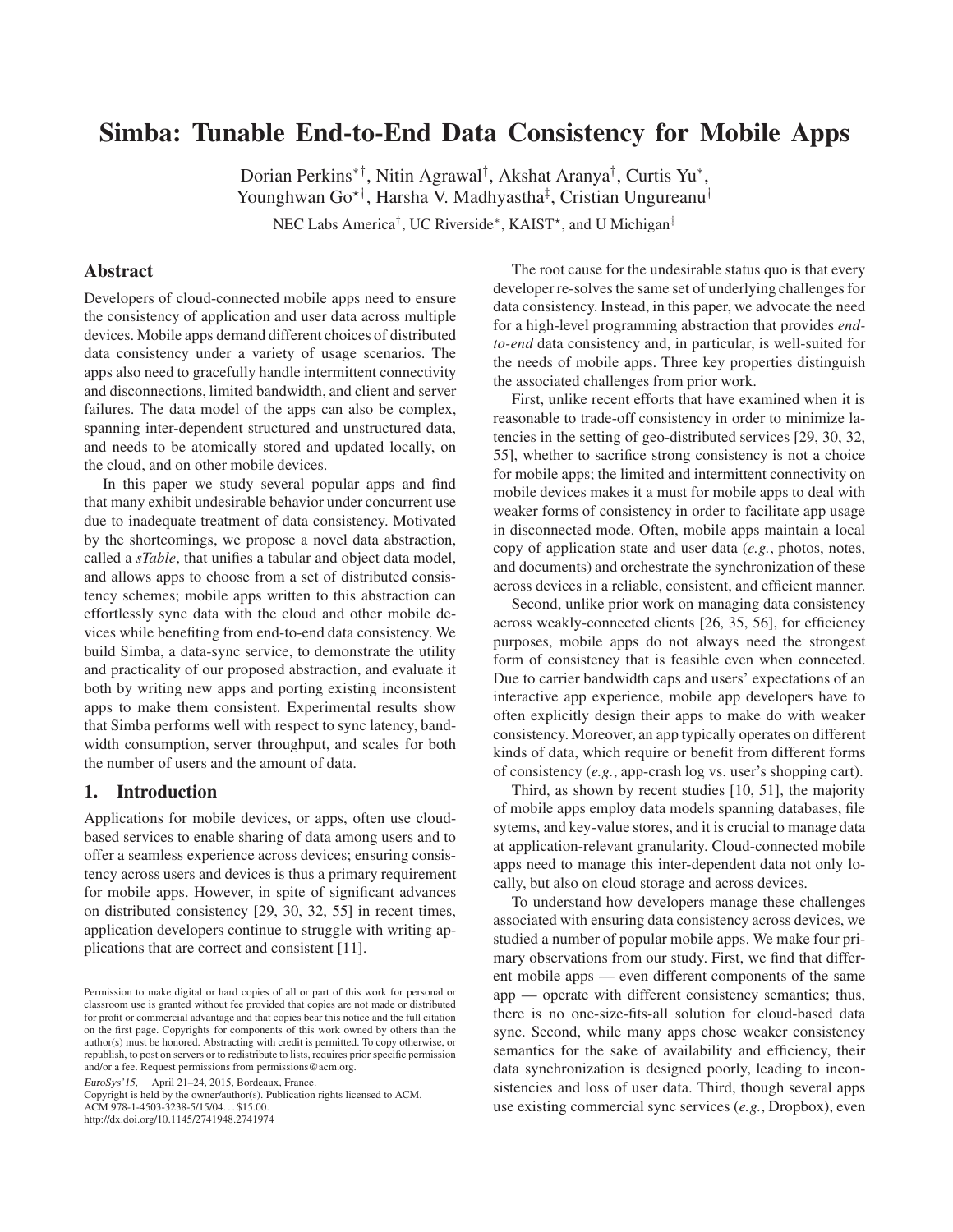such apps exhibit undesirable behavior under concurrent use. The dominant reason being that apps choose the sync service oblivious to the ramifications of their last-writerwins semantics on the data model. Fourth, while most apps store inter-dependent unstructured (*e.g.*, photos and videos) and structured data (*e.g.*, album info and metadata), existing sync services offer either file-only [3, 5, 25, 53] or tableonly [15, 23, 42] abstractions. As a result, atomicity of granular data is not preserved under sync even for a popular app such as Evernote which claims so [16].

Mobile apps are ultimately responsible for the user experience and need to guarantee data consistency in an endto-end manner [48]. Motivated by the observations from our study, we propose a novel data synchronization abstraction that offers powerful semantics for mobile apps. Our proposed abstraction, which we call sTable, offers tunable consistency and atomicity over coarse-grained inter-dependent data, while gracefully accommodating disconnected operations. sTables span both structured and unstructured data (i.e., database tables and objects), providing a data model that *unifies* the two. Thus, sTables enable apps to store all of their data in a single synchronized store. To our knowledge, our sTable abstraction is the first to provide atomicity guarantees across unified tabular and object rows. Furthermore, to support varying consistency requirements across apps and across an app's components, every sTable can be associated with one of three consistency semantics, resembling *strong*, *causal*, and *eventual* consistency. The sTable abstraction subsumes all network I/O necessary for its consistent sync. sTables are thus especially suited to developing cloud-connected mobile apps.

To demonstrate the simplicity and power of sTables, we have built Simba, a data-sync service that meets the diverse data management needs of mobile apps. By providing a high-level data abstraction with tunable consistency semantics, and an implementation faithful to it, Simba alleviates the deficiencies in existing data-sync services. The key challenges that Simba addresses are end-to-end atomic updates, locally and remotely, to unified app data, and an efficient sync protocol for such data over low-bandwidth networks.

We have evaluated Simba by developing a number of mobile apps with different consistency requirements. Our experimental results show that 1) apps that use Simba perform well with respect to sync latency, bandwidth consumption, and server throughput, and 2) our prototype scales with the number of users and the amount of data stored, as measured using the PRObE Kodiak and Susitna testbeds [19]. We have also taken an existing open-source app exhibiting inconsistent behavior and ported it to Simba; the port was done with relative ease and resulted in a consistent app.

# 2. Study of Mobile App Consistency

We studied several popular mobile apps to understand how they manage data along two dimensions: consistency and granularity. Data granularity is the aggregation of data on which operations need to apply together, *e.g.*, tabular, object, or both; in the case of cloud-connected apps, granularity implies the unit of data on which local *and* sync operations are applied together. We adopted this terminology from Gray *et al.* [21], who present an excellent discussion on the relationship between consistency and granularity.

We chose a variety of apps for our study, including: 1) apps such as Pinterest, Instagram, and Facebook that roll their own data store, 2) apps such as Fetchnotes (Kinvey), Township (Parse), and Syncboxapp (Dropbox) that use an existing data platform (in parenthesis), and 3) apps such as Dropbox, Evernote, and Google Drive that can also act as a sync service with APIs for third-party use. The apps in our study also have diverse functionality ranging from games, photo sharing, and social networking, to document editing, password management, and commerce.

# 2.1 Methodology

We setup each app on two mobile devices, a Samsung Galaxy Nexus phone and an Asus Nexus tablet, both running Android 4.0+, with the same user account; the devices connected to the Internet via WiFi (802.11n) and 4G (T-Mobile). We manually performed a series of operations on each app and made a qualitative assessment.

For consistency, our intent was to observe as a *user* of the system which, in the case of mobile apps, broadened the scope from *server only* to server *and* client. Since most of the apps in the study are proprietary, we did not have access to the service internals; instead, we relied on user-initiated actions and user-visible observations on mobile devices.

For granularity, we inspected the app's local schema for dependencies between tabular and object data. Apps typically used either a flat file or a SQLite database to store pointers to objects stored elsewhere on the file system. To confirm our hypothesis, we traced the local I/O activity to correlate accesses to SQLite and the file system.

First, for each app, we performed a number of user operations, on one or both devices, while being online; this included generic operations, like updating the user profile, and app-specific operations, like "starring/unstarring" a coupon. Second, for the apps supporting offline usage, we performed operations while one or both devices were offline. We then reconnected the devices and observed how offline operations propagated. Finally, we made updates to shared data items, for both offline and online usage, and observed the app's behavior for conflict detection and resolution. These tests reflect typical usage scenarios for mobile apps.

### 2.2 Classification

Our assessments are experimental and not meant as a proof; since automatic verification of consistency can be undecidable for an arbitrary program [44], our findings are evidence of (in)consistent behavior. We chose to classify the apps into three bins based on the test observations: *strong*, *causal*,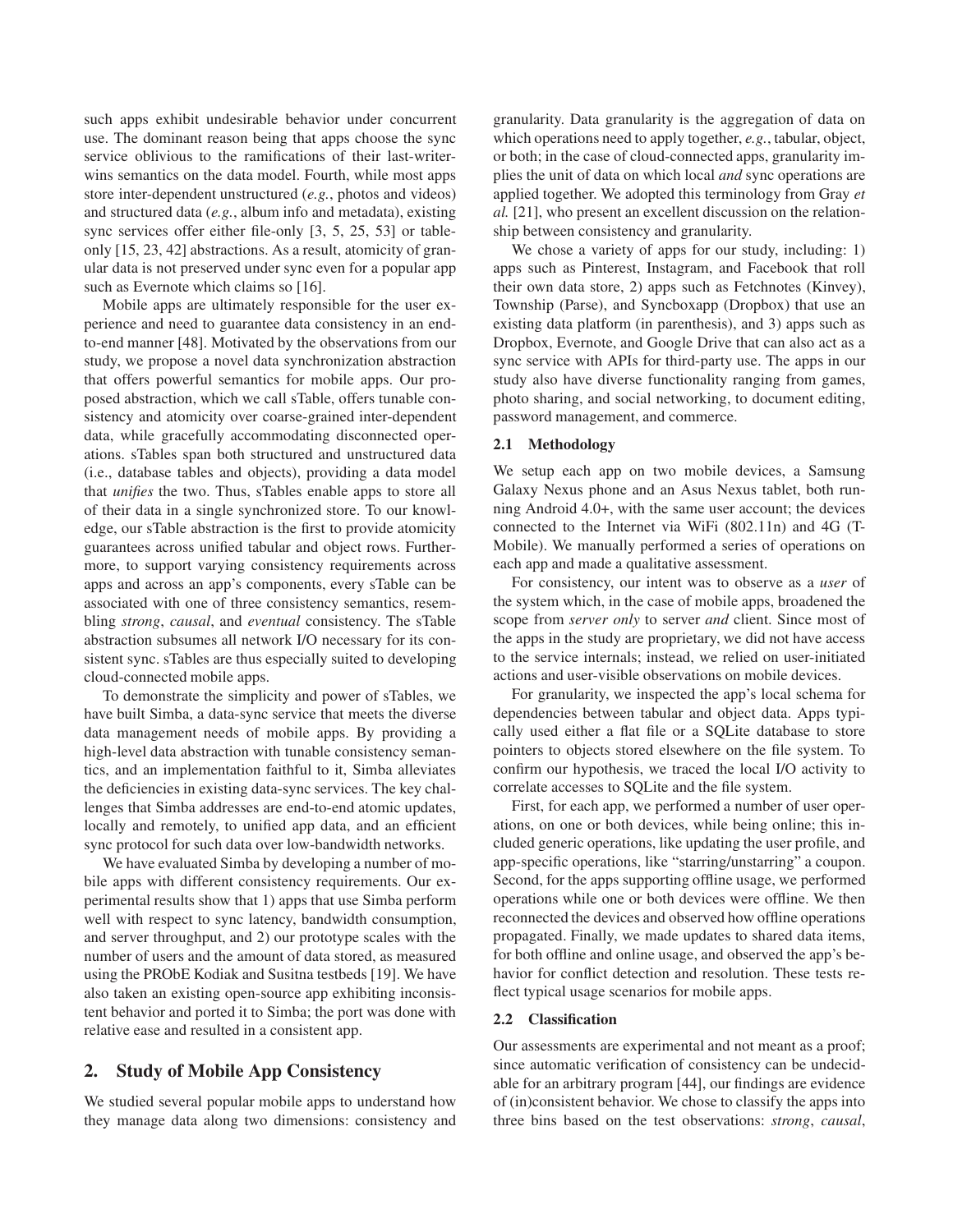|                           | App, Function & Platform            | DM             | <b>Tests</b>                                       | <b>User-visible Outcome</b>                                              | <b>Reasoning</b>                                             | $\overline{\text{CS}}$  |
|---------------------------|-------------------------------------|----------------|----------------------------------------------------|--------------------------------------------------------------------------|--------------------------------------------------------------|-------------------------|
|                           | Fetchnotes, shared notes            | T              | Ct. Del/Upd on two de-                             | Data loss, no notification; hangs                                        | $LWW \rightarrow clobber$                                    | E                       |
|                           | Kinvey                              |                | vices                                              | indefinitely on offline start                                            |                                                              |                         |
|                           | Hipmunk, travel<br>Parse            | T              | Ct. Upd of "fare alert"                            | Offline disallowed; sync on user<br>refresh                              | $LWW \rightarrow$ correct be-<br>havior                      | Ε                       |
| Use Existing Platforms    | Hiyu, grocery list                  | т              | settings<br>Ct. Del/Upd w/ both of-                | Data loss and corruption on                                              | $LWW \rightarrow$ clobber                                    | Ε                       |
|                           | Kinvey                              |                | fline; w/ one user online                          | shared grocery list $\rightarrow$ double,                                |                                                              |                         |
|                           |                                     |                |                                                    | missed, or wrong purchases                                               |                                                              |                         |
|                           | Keepass2Android*, pass-             | O              | Ct. password Upd w/                                | Password loss or corruption, no                                          | <b>Arbitrary</b>                                             | C                       |
|                           | word manager                        |                | both online; repeat w/                             | notification                                                             | merge/overwrite                                              |                         |
|                           | Dropbox<br>RetailMeNot, shopping    | $T+O$          | one online one offline<br>Ct. "star" and "unstar"  | Offline actions discarded; sync on                                       | $\rightarrow$ inconsistency<br>$LWW \rightarrow$ correct be- | Ε                       |
|                           | Parse                               |                | coupons                                            | user refresh                                                             | havior                                                       |                         |
|                           | Syncboxapp <sup>*</sup> ,<br>shared | $T+O$          | Ct. Upd w/ both online;                            | Data loss (sometimes)                                                    | FWW; FWW (offline                                            | $\overline{C}$          |
|                           | notes                               |                | w/ one offline one on-                             |                                                                          | Offline<br>discarded);                                       |                         |
|                           | Dropbox                             |                | line; w/ one offline only                          |                                                                          | correctly applied                                            |                         |
|                           | Township, social game               | T              | Ct. game play w/ back-                             | Loss & corruption of game state,                                         | $LWW \rightarrow$ clobber                                    | $\overline{C}$          |
|                           | Parse                               |                | ground auto-save                                   | no notification; loss/misuse of in-                                      |                                                              |                         |
|                           | UPM <sup>*</sup> , password manager | $\mathcal{O}$  | Ct. password Upd w/                                | app purchase; no offline support<br>Password loss or corruption, no      | <b>Arbitrary</b>                                             | $\mathsf{C}$            |
|                           | Dropbox                             |                | both online; repeat w/                             | notification                                                             | merge/overwrite                                              |                         |
|                           |                                     |                | one online one offline                             |                                                                          | $\rightarrow$ inconsistency                                  |                         |
|                           | Amazon, shopping                    | $T+O$          | $Ct$ .<br>shopping<br>cart                         | Last quantity change saved; Del                                          | $LWW \rightarrow clobber$                                    | $S+E$                   |
|                           |                                     |                | changes                                            | overrides quantity change if first                                       |                                                              |                         |
|                           |                                     |                |                                                    | or last action                                                           |                                                              |                         |
|                           | ClashofClans, social game           | $\overline{O}$ | Ct. game play w/ back-                             | Usage restriction (only one player                                       | Limited but correct                                          | $\overline{C}$          |
|                           |                                     |                | ground auto-save                                   | allowed)                                                                 | behavior                                                     |                         |
|                           | Facebook, social network            | $T+O$          | Ct. profile Upd; repeat                            | Latest changes saved; offline dis-                                       | LWW for profile edits<br>when online                         | $\overline{C}$          |
|                           | Instagram, social network           | $T+O$          | offline; "post" offline<br>Ct. profile Upd online; | allowed; saved for retry<br>Latest profile saved;<br>offline             | $LWW \rightarrow$ correct be-                                | $\overline{C}$          |
|                           |                                     |                | repeat offline; add/Del                            | ops fail; comments re-ordered                                            | havior                                                       |                         |
|                           |                                     |                | comments to "posts"                                | through server timestamps                                                |                                                              |                         |
|                           | Pandora, music streaming            | $T+O$          | Ct. Upd of radio station                           | Last update saved; offline ops fail;                                     | Partial sync w/o, full                                       | $S+E$                   |
|                           |                                     |                | online; repeat offline; Ct.                        | Upd fails but radio plays w/o no-                                        | sync w/ refresh. Con-                                        |                         |
|                           |                                     |                | Del/Upd of radio station                           | tification of Del                                                        | fusing user semantics                                        |                         |
|                           | Pinterest, social network           | $T+O$          | Ct. "pinboard" creation<br>and rename              | Offline disallowed; sync on user<br>refresh                              | $LWW \rightarrow$ correct be-<br>havior                      | E                       |
| Roll-their-own platform   | TomDroid*, shared notes             | T              | Ct. Upd; Ct. Del/Upd                               | Requires user refresh before Upd,                                        | Incorrect assumption;                                        | Ε                       |
|                           |                                     |                |                                                    | assumes single writer on latest                                          | $LWW \rightarrow$ clobber                                    |                         |
|                           |                                     |                |                                                    | state; data loss                                                         |                                                              |                         |
|                           | Tumblr, blogging                    | $T+O$          | Ct. Upd of posts both                              | Later note posted; saved for retry                                       | $LWW \rightarrow \text{clobber};$                            | Έ                       |
|                           |                                     |                | online; repeat offline;                            | upon online; app crash and/or                                            | further bad seman-                                           |                         |
|                           |                                     | $T+O$          | Ct.Del/Upd<br>Ct. profile Upd; online              | forced user logout<br>Stale profile on user refresh, re-                 | tics<br>$LWW \rightarrow$ correct be-                        | $\overline{C}$          |
|                           | Twitter, social network             |                | tweet; offline tweet                               | sync to last save only on app                                            | havior. Limited offline                                      |                         |
|                           |                                     |                |                                                    | restart; tweet is appended; offline                                      | & edit functionality                                         |                         |
|                           |                                     |                |                                                    | tweets fail, saved as draft                                              | needed                                                       |                         |
|                           | YouTube, video streaming            | $T+O$          | Ct. edit of video title on-                        | Last change saved, title refresh on                                      | $LWW \rightarrow$ correct be-                                | E                       |
|                           |                                     |                | line; repeat offline                               | play; offline disallowed. Sync on                                        | havior                                                       |                         |
|                           |                                     |                |                                                    | user refresh                                                             |                                                              |                         |
|                           | Box, cloud storage                  | $T+O$          | Ct. Upd; Ct. Del/Upd;                              | Last update saved; on Del, per-                                          | $LWW \rightarrow clobber$                                    | $\overline{C}$          |
|                           |                                     |                | repeat offline                                     | mission denied error for Upd; of-<br>fline read-only                     |                                                              |                         |
|                           | Dropbox, cloud storage              | $T+O$          | Ct. Upd; Ct. Del/Upd                               | Conflict detected, saved as sepa-                                        | Changes allowed only                                         | $\overline{C}$          |
|                           |                                     |                | (rename)                                           | rate file; first op succeeds, second                                     | on latest<br>version;                                        |                         |
|                           |                                     |                |                                                    | fails and forces refresh                                                 | <b>FWW</b>                                                   |                         |
|                           | Evernote, shared notes              | $T+O$          | Upd;<br>note<br>Ct.<br>Ct.                         | Conflict detected, separate note                                         | Correct<br>multi-writer                                      | $\overline{C}$          |
|                           |                                     |                | Del/Upd; repeat offline;                           | saved; offline handled correctly;                                        | behavior;<br>atomicity                                       |                         |
| Also act as Sync Services | Google Drive, cloud stor-           |                | "rich" note sync failure                           | partial/inconsistent note visible                                        | violation under sync<br>$LWW \rightarrow clobber$            | $\overline{\mathsf{C}}$ |
|                           | age                                 | $T+O$          | Ct. Upd (rename); Ct.<br>Del/Upd                   | Last rename applies; file deleted<br>first and edit discarded, or delete |                                                              |                         |
|                           |                                     |                |                                                    | applied last and edit lost                                               |                                                              |                         |
|                           | Google Docs, cloud stor-            | $T+O$          | Ct. edit online; repeat of-                        | Real-time sync of edits; offline                                         | Track & exchange cur-                                        | $\overline{S}$          |
|                           | age                                 |                | fline                                              | edits disallowed, limited read-                                          | sor position frequently                                      |                         |
|                           |                                     |                |                                                    | only                                                                     |                                                              |                         |

Table 1: Study of mobile app consistency. Conducted for apps that use sync platforms, roll their own platform, and are platforms themselves. For brevity, only an *interesting* subset of tests are described per app. DM:data model, T:tables, O:objects, Ct.:concurrent, Del:delete, Upd:update; FWW/LWW: first/last-writer wins. CS:consistency scheme, S:strong, C:causal, E:eventual. ⋆:open-source. Inconsistent behavior is in bold. ";" delimited reasoning corresponds to separate tests.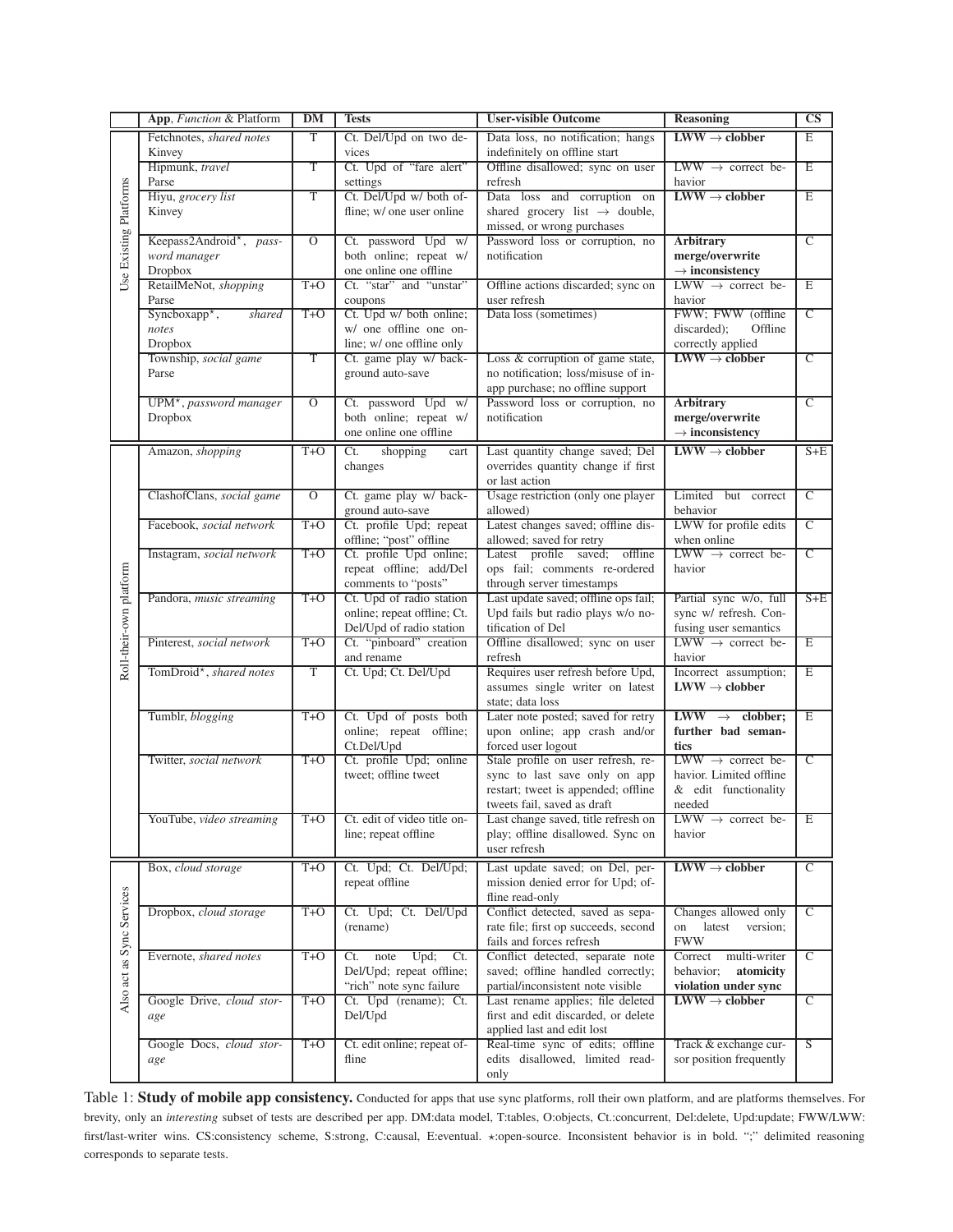and *eventual*. We place apps which violate both strong and causal consistency into the eventual bin, those which violate only strong consistency into the causal bin, and those which do not violate strong consistency into the strong bin. From among the many possible consistency semantics, we chose these three broad bins to keep the tests relatively simple.

# 2.3 Findings

Table 1 lists the apps and our findings; we make the following observations.

• Diverse consistency needs. In some cases, the same app used a different level of consistency for different types of data. For example, while Evernote provides causal consistency for syncing notes, in-app purchases of additional storage use strong consistency. Eventual and causal consistency were more popular while strong consistency was limited to a few apps (*e.g.*, Google Docs, Amazon). Many apps (*e.g.*, Hipmunk, Hiyu, Fetchnotes) exhibited eventual consistency whereas ones that anticipated collaborative work (*e.g.*, Evernote, Dropbox, Box) used causal.

• Sync semantics oblivious to consistency. Many apps used sync platforms which provide *last-writer-wins* semantics; while perfectly reasonable for append-only and singleuser apps, in the absence of a programmatic merge [6], it led to data clobbering, corruption, and resurrection of deleted data in apps that allow for concurrent updates (*e.g.*, Keepass2Android, Hiyu, Township).

• Limited offline support. Offline support was not seamless on some apps (*e.g.*, Fetchnotes hangs indefinitely at launch), while other apps disabled offline operations altogether (*e.g.*, Township).

• Inadequate error propagation. When faced with a potential inconsistency, instead of notifying the user and waiting for corrective action, apps exhibit a variety of ad-hoc behavior such as forced user-logouts and crashes (*e.g.*, Tumblr), loss of in-app purchases (*e.g.*, Township), and double-or-nothing grocery purchases (*e.g.*, Hiyu).

• Atomicity violation of granular data. Apps need to store inter-dependent structured and unstructured data but the existing notion of sync is either table- or file-only (see Table 2) leading to inconsistencies. We define an *atomicity violation* as the state where only a portion of interdependent data is accessible. For example, Evernote, a popular note-taking app, allows its users to create *rich* notes by embedding a text note with multi-media, and claims no "half-formed" notes or "dangling" pointers [16]; however, if the user gets disconnected during note sync, we observe that indeed half-formed notes, and notes with dangling pointers, are visible on the other client.

To summarize, while valuable user and app data resides in mobile apps, we found that the treatment of data consistency and granularity is inconsistent and inadequate.

| App/Platform   | Consistency | Table        | Object   | Table+Object  |
|----------------|-------------|--------------|----------|---------------|
| Parse          | E           |              | $\times$ |               |
| Kinvey         | E           |              | $\times$ |               |
| Google Docs    |             |              |          |               |
| Evernote       | $S$ or $C$  |              |          |               |
| iCloud         | E           | $\checkmark$ |          | $^\checkmark$ |
| <b>Dropbox</b> | $S$ or $C$  |              |          |               |
| Simba          | S or C or E |              |          |               |

| Table 2: Comparison of data granularity and consistency.           |  |  |
|--------------------------------------------------------------------|--|--|
| Shows the consistency and granularity offered by existing systems. |  |  |

#### 2.4 Case-study: Keepass2Android

Overview: Keepass2Android is a password manager app which stores account credentials and provides sync with multiple services; we chose Dropbox. On two devices using the same Dropbox account, we perform concurrent updates in two scenarios: 1) both devices are online, and 2) one device is offline. Device 1 (2) modifies credentials for accounts A and B (B and C).

Findings: On conflicts, the app prompts the user whether to resolve the conflict via a *merge* or an *overwrite*.

• *Scenario 1*: Changes are synced immediately and conflicts are resolved using a last-writer-wins strategy.

• *Scenario 2*: Device 2 makes offline changes. Upon syncing and choosing *merge*, its changes to account C are committed, but account B retains the change from Device 1. As a result, Device 2's changes to account B are silently lost. Also, the chosen conflict resolution strategy is applied for all offline changes, without further inspection by the user. This can result in inadvertent overwrites.

Thus, under concurrent updates, the conflict resolution strategy employed by this app results in an arbitrary merge or overwrite which leads to inconsistency. We describe how we fix an app with similar inconsistent behavior in §6.5.

# 3. Overview of Simba

Based on our study, we find that existing solutions for cloudsynchronized mobile data fall short on two accounts: inadequate data granularity (only tables or objects, but not both) and lack of *end-to-end* tunable consistency (an app must choose the same consistency semantics for all of its data). Table 2 compares the choice of data granularity and consistency offered by several popular data management systems.

To address these shortcomings, we develop Simba, a cloud-based data-sync service for mobile apps. Simba offers a novel data sync abstraction, sTable (short for Simba Table), which lets developers follow a convenient localprogramming model; all app and user data stored in sTables seamlessly gets synchronized with the cloud and on to other devices. A sTable provides apps with end-to-end consistency over a data model unifying tables and objects. Each row of a sTable, called a sRow, can contain inter-dependent tabular and object data, and the developer can specify the distributed consistency for the table as a whole from among a set of options. *Simba thus treats a table as the unit of*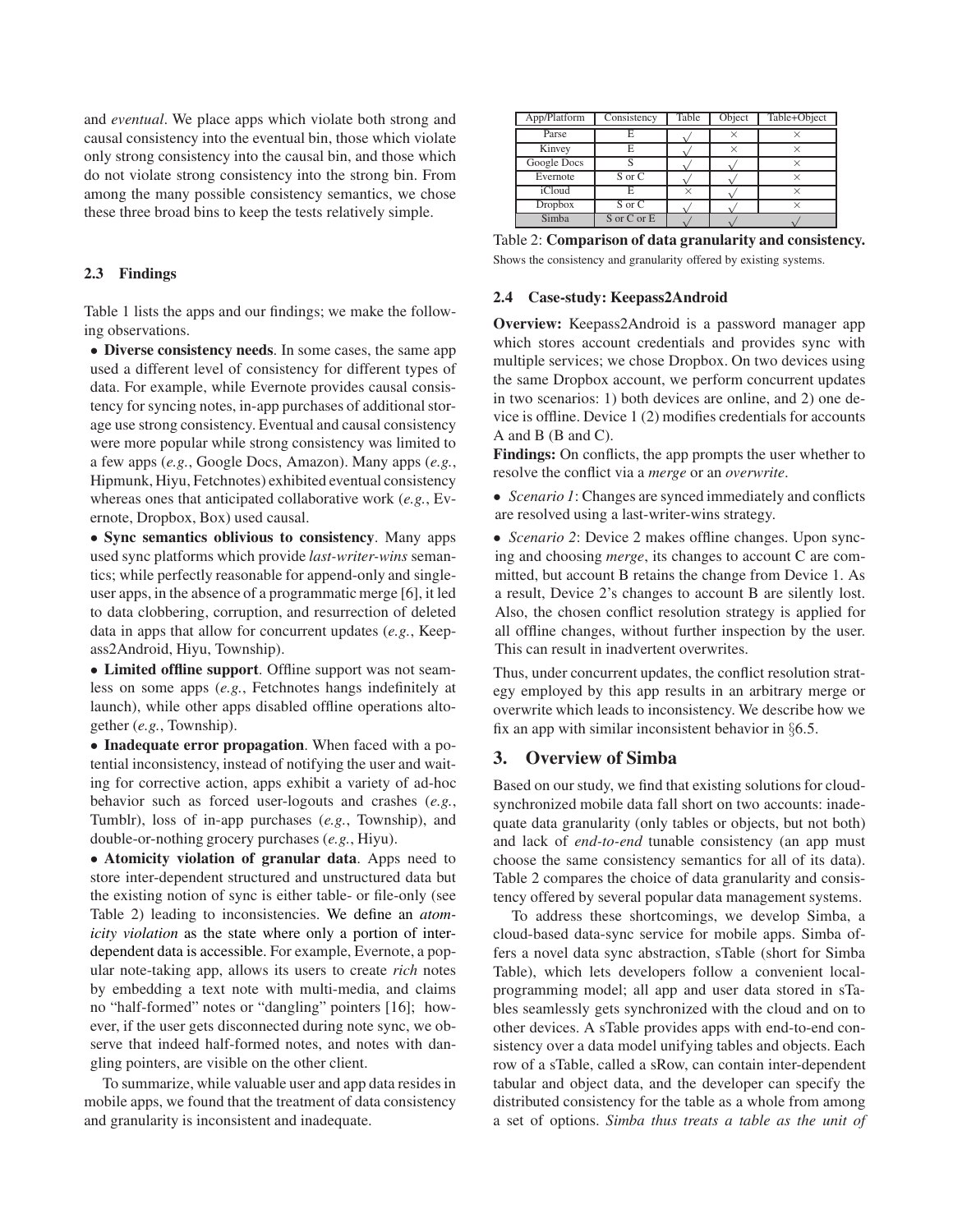| <b>Name</b> | Quality | Photo      | Thumbnail    |
|-------------|---------|------------|--------------|
| Snoopy      | High    | snoopy.jpg | t_snoopy.jpg |
| Snowy       | Med     | snowy.jpg  | t_snowy.jpg  |
|             | Tabular |            | Obiect       |

Figure 1: sTable logical abstraction.

|                                 | <b>Strongs</b> | Causale | Eventuals |
|---------------------------------|----------------|---------|-----------|
| Local writes allowed?           | Nο             | Yes     | Yes       |
| Local reads allowed?            | Yes            | Yes     | Yes       |
| Conflicts resolution necessary? | No             | Yes     |           |

Table 3: Summary of Simba's consistency schemes.

*consistency specification, and a row as the unit of atomicity preservation.*

# 3.1 Choice of Data Granularity and Atomicity

Our study highlighted the need for treating inter-dependent coarse-grained data as the unit of atomicity under sync. A sTable's schema allows for columns with primitive data types (INT, BOOL, VARCHAR, etc) and columns with type *object* to be specified at table creation. All operations to tabular and object data stored in a sTable row are guaranteed to be atomic under local, sync, and cloud-store operations. Table-only and object-only data models are trivially supported. To our knowledge, our sTable abstraction is the first to provide atomicity guarantees across unified tabular and object rows. Figure 1 depicts the sTable logical layout containing one or more app-specified columns (physical layout in §4.1). In this example, the sTable is used by a photo-share app to store its album. Each sTable row stores an image entry with its "name", "quality", "photo" object, and "thumbnail" object.

# 3.2 Choice of Consistency

Mobile apps typically organize different classes of data into individual SQLite tables or files, grouping similar data, with the expectation that it is handled identically. Therefore, we choose to permit consistency specification per-table, as opposed to per-row or per-request, to be compatible with this practice. Thus, all tabular and object data in a sTable is subject to the same consistency. This enables an app to create different sTables for different kinds of data and independently specify their consistency. For example, a notes app can store user notes in one table and usage/crash data in another; the former may be chosen as causal or strong, while the latter as eventual.

Although sufficient for many apps, previous work [13] has shown that eventual consistency is not adequate for all scenarios. For example, financial transactions (*e.g.*, inapp purchases, banking) and real-time interaction (*e.g.*, collaborative document editing, reservation systems) require stronger consistency. Based on our study of the requirements of mobile apps (§2) and research surveys [31, 47, 54], sTable initially supports three commonly used consistency schemes; more can be added in the future. Our consistency schemes as described in Table 3 are similar to the ones in Pileus [55], and we borrow from their definitions. In all three schemes, reads always return locally stored data, and the primary differences are with respect to writes and conflict resolution.

- Strongs: All writes to a sTable row are serializable. Writes are allowed only when connected, and local replicas are kept synchronously up to date. There are no conflicts in this model and reads are always local. When disconnected, writes are disabled, but reads, to potentially stale data, are still allowed. On reconnection, downstream sync is required before writes can occur. In contrast to strict consistency, which would not allow local replicas or offline reads, we provide sequential consistency [27] as a pragmatic trade-off based on the needs of several apps which require strong consistency for writes but allow disconnected reads, enabling both power and bandwidth savings. *Example:* Editing a document in Google Docs.
- Causals: A write raises a conflict if and only if the client has not previously read the latest causally preceding write for that sTable row. Causality is determined on a per-row basis; a causally-preceding write is defined as a write to the same row which is synced to the cloud before the current operation. Writes and reads are always local first, and changes are synced with the server in the background. Unlike Strong<sub>S</sub>, causal consistency does not need to prevent conflicts under concurrent writers; instead, sTables provide mechanisms for automated and user-assisted conflict resolution. When disconnected, both reads and writes are allowed. *Example:* Syncing notes in Evernote.
- Eventuals: Last writer wins. Reads and writes are allowed in all cases. Causality checking on the server is disabled for sTables using this scheme, resulting in lastwriter-wins semantics under conflicts; consequently, app developers need not handle resolution. This model is often sufficient for many append-only and single writer scenarios, but can cause an inconsistency if used for concurrent writers. *Example:* "Starring" coupons on RetailMeNot.

# 3.3 Simba API

Designing the API that Simba exports to app developers requires us to decide on three issues: how apps set sTable properties, how apps access their data, and how Simba pushes new data to any app and enables the app to perform conflict resolution. Table 4 summarizes the API; any app written to this API is referred to as a Simba-app.

sTable creation and properties. The API allows for apps to set various properties on sTables. An app can set persTable properties either on table creation via *properties* in *createTable*, or through the various sync operations (*registerReadSync*, *registerWriteSync*, etc.) via *syncpref*s. For example, consistency is set on table creation, while syncperiodicity can be set, and reset, any time later.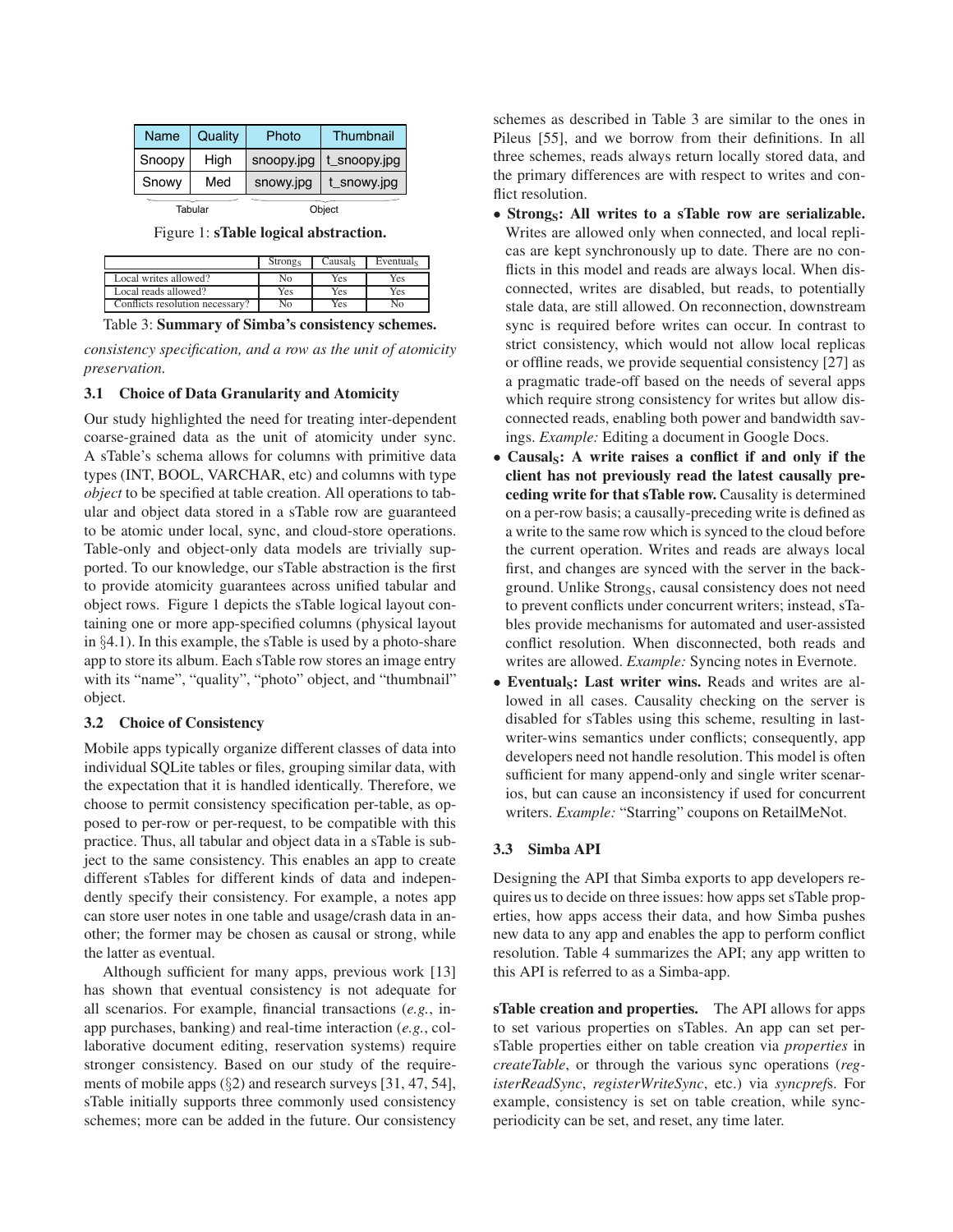

Table 4: Simba API for data management by mobile apps.

Accessing tables and objects. sTables can be read and updated with SQL-like queries that can have a selection and projection clause, which enables bulk, multi-row local operations. In addition to the baseline CRUD operations, the API supports streaming read/write access to objects in order to preserve familiar file I/O semantics; objects are not directly addressable, instead streams to objects are returned through write (*writeData*, *updateData*) and read (*readData*) operations, respectively, on the enclosing row. Unlike relational databases, this makes it possible to support much larger objects as compared to SQL BLOBs (binary large objects) [36, 43], because the entire object need not be in memory during access.

Upcalls and conflict resolution. Every Simba-app registers two handlers: one for receiving an upcall on arrival of new data (*newDataAvailable*), and another for conflicted data (*dataConflict*). The latter upcall enables Simba to programmatically expose conflicts to apps (and onto users). Once notified of conflicted data, an app can call *beginCR* to explicitly enter the conflict resolution (CR) phase; therein, the app can obtain the list of conflicted rows in a sTable using getConflictedRows and resolve the conflicts using *resolve*-*Conflict*. For each row, the app can select either the client's version, the server's version, or specify altogether new data. When the app decides to exit the CR phase, after iterating over some or all of the conflicted rows, it calls *endCR*. Additional updates are disallowed during the CR phase. However, multiple updates on mobile clients can proceed normally during sync operations; if there is a conflict, Simba detects and presents it to the app. The conflict resolution mechanisms in Simba leave the decision of when to resolve conflicts up to individual apps, and enables them to continue making changes while conflicts are still pending.



Figure 2: Simba architecture. Shows a sClient (runs as a background app on mobile devices) and the sCloud, a scalable cloud datamanagement system. Apps are written to the Simba API.

# 4. Simba Architecture and Design

We describe Simba's architecture and key design decisions that enable it to preserve atomicity and offer efficient sync.

# 4.1 Architecture

Simba consists of a client, sClient, and a server, sCloud, which communicate via a custom-built sync protocol. Figure 2 presents a high-level view of Simba's architecture.

Server. sCloud manages data across multiple sClients, sTables, and Simba-apps, and provides storage and sync of sTables with a choice of three different consistency schemes.

sCloud primarily consists of a data store, Simba Cloud Store (for short, Store), and client-facing Gateways. sClients authenticate via the authenticator and are assigned a Gateway by the load balancer. All subsequent communication between that sClient and the sCloud happens through the designated gateway. Store is responsible for storage and sync of client data, for both objects and tables; sTables are partitioned across Store nodes. The Gateway manages client connectivity and table subscriptions, sends notifications to clients, and routes sync data between sClients and Store. A gateway registers with all Store nodes for which it has client table subscriptions; it gets notified by the Store node on changes to a subscribed sTable. In the case of Strongs consistency, update notifications are sent immediately to the client. For Causals and Eventuals, notifications are sent periodically based on client-subscription periods.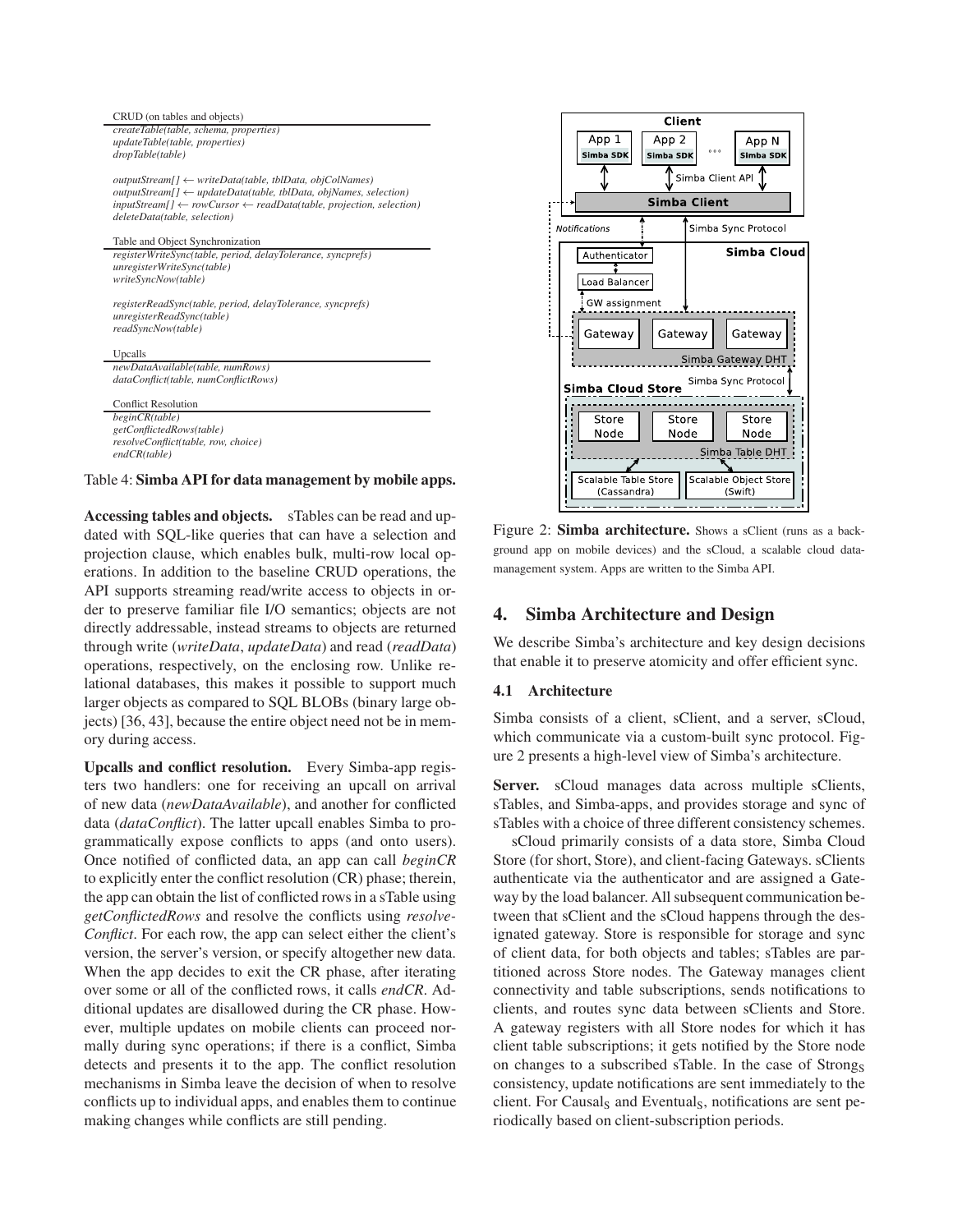| <b>Table Store</b><br><b>Object Store</b> |        |         |                |           |            |         |                   |       |       |
|-------------------------------------------|--------|---------|----------------|-----------|------------|---------|-------------------|-------|-------|
| rowID                                     | Name   | Qualitv | Photo          | Thumbnail | rowVersion | deleted | ab <sub>1fd</sub> | 42e11 | 42e13 |
| 12e09bc                                   | Snoopy | Hiah    | [ab1fd, 1fc2e] | [42e11]   | 780        | false   |                   |       |       |
| f12e09fq                                  | Snowy  | Med     | [x561a, 3f02a] | [42e13]   | 781        | false   | 1fc2e             | x561a | 3f02a |

Figure 3: sTable physical layout. Logical schema in Fig 1, light-shaded *object* columns contain chunk IDs, dark-shaded ones store Simba metadata.

sCloud needs to scale both with the number of clients and the amount of data (*i.e.*, sTables). To do so, we decouple the requirements by having independently scalable client management and data storage. sCloud is thus organized into separate distributed hash tables (DHTs) for Gateways and Store nodes. The former distributes clients across multiple gateways, whereas the latter distributes sTables across Store nodes such that each sTable is managed by at-most one Store node, for both its tabular and object data; this allows Store to serialize the sync operations on the same table *at the server*, offer atomicity over the unified view, and is sufficient for supporting all three types of consistency to the clients. Store keeps persistent sTable tabular and object data in two separate, scalable stores with the requirement that they support *read-my-writes* consistency [56].

Figure 3 shows the physical layout of a sTable for the photo-sharing app example in Figure 1. All tabular columns are mapped to equivalent columns in the table store; an *object* column (*e.g.*, Photo) is mapped to a column containing the list of its chunk IDs. The chunks are stored separately in the object store. A row in a table subscribed by multiple clients cannot be physically deleted until any conflicts get resolved; the "deleted" column stores this state.

Client. sClient is the client-side component of Simba which supports the CRUD-like Simba API. sClient provides reliable local-storage of data on the client, and data sync with sCloud, on behalf of all Simba-apps running on a device; the apps link with sClient through a lightweight library (Simba SDK). A detailed description of the client's faulttolerant data store and network management is discussed elsewhere [20]. The paper describing the client focuses on client-side matters of failure handling and crash consistency; it shares the Simba API with this paper which in contrast delves into the Simba data-sync service and sCloud, focusing on end-to-end tunable distributed consistency.

Sync protocol. sCloud is designed to interact with clients for data sync and storage in contrast to traditional cloudstorage systems like Amazon S3 which are designed for storage alone; it thus communicates with sClient in terms of *change-sets* instead of gets and puts. Table 5 lists the messages that constitute Simba's sync protocol.<sup>1</sup> Rather than describe each sync message, for brevity, we present here the

| Client $\rightleftharpoons$ Gateway<br>General                                 |
|--------------------------------------------------------------------------------|
| $\leftarrow operationResponse(status, msg)$                                    |
| Device Management                                                              |
| $\rightarrow$ registerDevice(deviceID, userID, credentials)                    |
| $\leftarrow$ registerDeviceResponse(token)                                     |
| Table and Object Management                                                    |
| $\rightarrow$ createTable(app, tbl, schema, consistency)                       |
| $\rightarrow dropTable (app, tb1)$                                             |
| <b>Subscription Management</b>                                                 |
| $\rightarrow$ subscribeTable(app, tbl, period, delayTolerance, version)        |
| $\leftarrow$ subscribeResponse(schema, version)                                |
| $\rightarrow$ unsubscribeTable(app, tbl)                                       |
| Table and Object Synchronization                                               |
| $\leftarrow$ notify(bitmap)                                                    |
| $\leftrightarrow$ objectFragment(transID, oid, offset, data, EOF)              |
| $\rightarrow$ pullRequest(app, tbl, currentVersion)                            |
| $\leftarrow$ pullResponse(app, tbl, dirtyRows, delRows, transID)               |
| $\rightarrow$ syncRequest(app, tbl, dirtyRows, delRows, transID)               |
| $\leftarrow$ syncResponse(app, tbl, result, syncedRows, conflictRows, transID) |
| $\rightarrow$ tornRowRequest(app, tbl, rowIDs)                                 |
| $\leftarrow$ tornRowResponse(app, tbl, dirtyRows, delRows, transID)            |
| Gateway $\rightleftharpoons$ Store                                             |
| <b>Subscription Management</b>                                                 |
| $\leftarrow$ restoreClientSubscriptions(clientID, subs)                        |
| $\rightarrow$ saveClientSubscription(clientID, sub)                            |
| Table Management                                                               |
| $\rightarrow$ subscribeTable(app, tbl)                                         |
| $\leftarrow$ tableVersionUpdateNotification(app, tbl, version)                 |

Table 5: Simba Sync Protocol. RPCs available between sClient and sCloud. Between sClient and sCloud,  $\rightarrow$  /  $\leftarrow$  signifies upstream / downstream. Between Gateway and Store,  $\rightarrow$  /  $\leftarrow$  signifies to / from Store.

underlying high-level design rationale. For all three consistency models, any interested client needs to register a sync *intent* with the server in the form of a write and/or read subscription, separately for each table of interest.

sCloud is expected to provide multi-version concurrency control to gracefully support multiple independent writers; the sync protocol is thus designed in terms of versions. Simba's Strong<sub>S</sub> and Causal<sub>S</sub> consistency models require the ability to respectively avoid, and detect and resolve, conflicts; to do so efficiently in a weakly-connected environment, we develop a versioning scheme which uses compact version numbers instead of full version vectors [41]. Since all sClients sync to a centralized sCloud, Simba maintains a version number per row along with a unique row identifier. Row versions are incremented at the server with each update of the row; the largest row version in a table is maintained as the table version, allowing Simba to quickly identify which rows need to be synchronized. A similar scheme is used in gossip protocols [59]. The three consistency models also rely

<sup>&</sup>lt;sup>1</sup> Limited public information is available on Dropbox's sync protocol. Drago *et al.* [17] deconstruct its data transfer using a network proxy; Dropbox uses 4MB chunks with delta encoding. We expect the high-level sync protocol of Dropbox to be similar to ours but do not know for certain.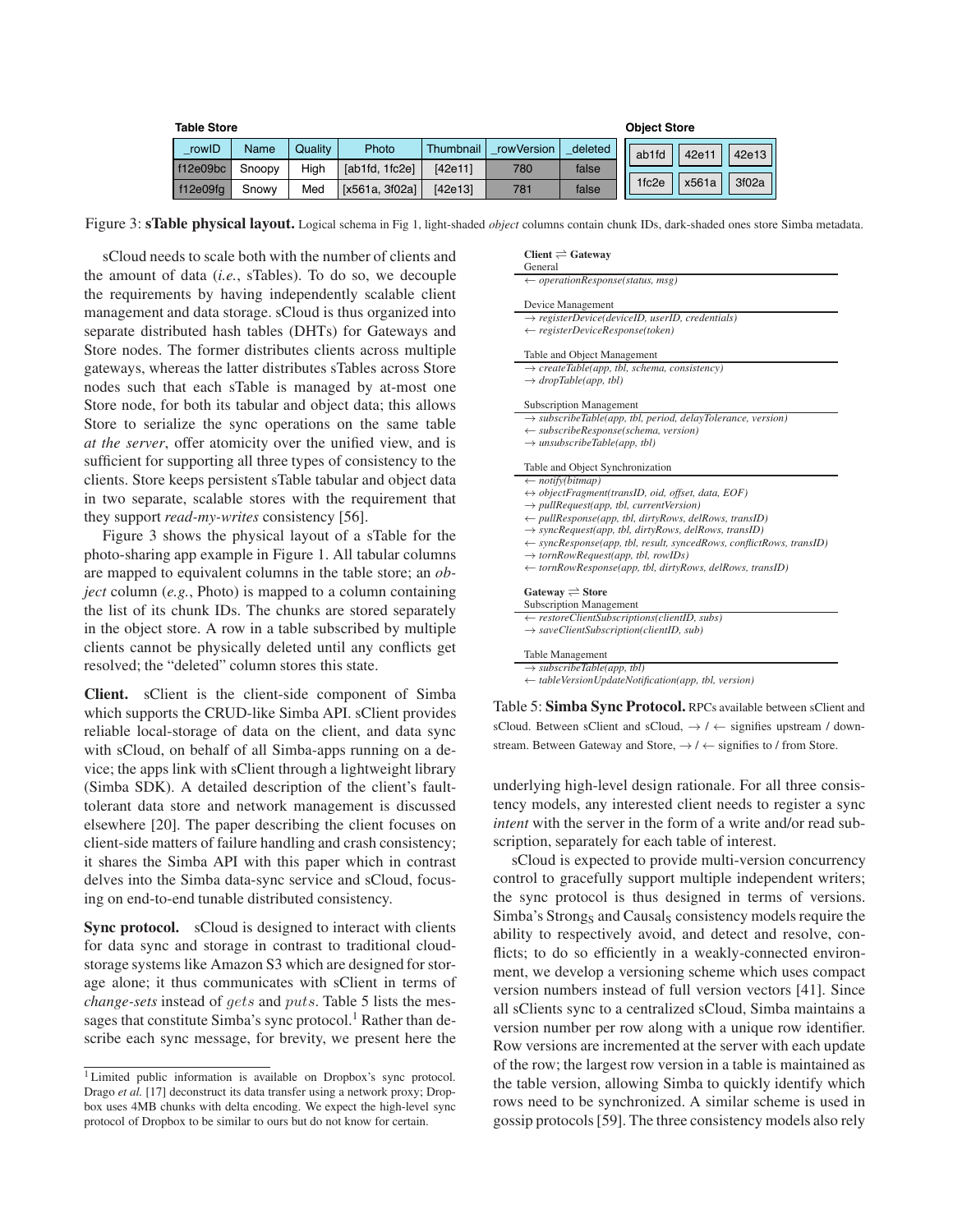on the versioning scheme to determine the list of sRows that have changed, or the change-set.

Internal to Simba, objects are stored and synced as a collection of fixed-size chunks for efficient network transfer (explained in §4.3). Chunking is transparent to the client API; apps continue to locally read/write objects as streams. Simba's sync protocol can also be extended in the future to support streaming access to large objects (*e.g.*, videos).

*Downstream Sync (server to clients).* Irrespective of the consistency model, first, the server notifies the client of new data; a  $notify$  message is a boolean bitmap of the client's subscribed tables with only the modified sTables set. Second, the client sends a message (*pullRequest*) to the server with the latest local table version of the sTables. Third, the server then constructs a change-set with data from the client's table version to the server's current table version. Finally, the server sends the change-set to the client (pullResponse) with each new/updated chunk in an *objectFragment* message. The client applies the per-row changes to its local store and identifies conflicts. For Strongs, the sync is immediate, whereas for Causal<sub>S</sub> and Eventual<sub>S</sub>, the read subscription needs to specify a time *period* as the frequency with which the server notifies the client of changes.

*Upstream Sync (clients to server).* First, the client sends a *syncRequest* message with the change-set to the server, followed by an *objectFragment* message for every new/updated chunk. Second, the server absorbs the changes and sends a *syncResponse* message with a set of per-row successes or conflicts. For Strongs, each client-local write results in a blocking upstream sync; for Causal<sub>S</sub> and Eventual<sub>S</sub>, the client tracks dirty rows to be synced in the future. The sync change-set contains a list of sRows and their versions.

# 4.2 Ensuring Atomicity

End-to-end atomicity of unified rows is a key challenge in Simba. Updates across tabular and object data must preserve atomicity on the client, server, and under network sync; dangling pointers (i.e., table cells that refer to old or nonexistent versions of object data) should never exist. Our design of Simba addresses this need for atomicity by using a specialized sync protocol and via a judicious co-design of the client and server.

Server. The Store is responsible for atomically persisting unified rows. Under normal operation (no failures), it is still important for Store to not persist half-formed rows, since doing so will violate consistency. For Strongs, concurrent changes to the same sRow are serialized at the server. Only one client at a time is allowed to perform the upstream sync; the operation fails for all other clients, and the conflict must be resolved in sClient before retrying. Strongs also requires at-most a single row to be part of the change-set at a time. For Causal<sub>S</sub> and Eventual<sub>S</sub>, upon receipt by the server, the change-set is processed row-by-row. Preserving atomicity is harder under failures as discussed next.

*Store crash:* Since Store nodes can crash anytime, Store needs to clean up orphaned chunks. Store maintains a *status log* to assess whether rows were updated in their entirety or not; each log entry consists of the row ID, version, tabular data, chunk IDs, and status (*i.e.*, *old* or *new*). Store first writes new chunks out-of-place to the object store when an object is created or updated. The sync protocol is designed to provide transaction markers for the server and client to determine when a row is ready for local persistence. Once all the data belonging to a unified row arrives at the Store, it atomically updates the row in the tabular store with the new chunk IDs. Subsequently, Store deletes the old chunks and marks the entry *new*. In the case of a crash that occurs after a row update begins but before it is completely applied, Store is responsible for reverting to a consistent state. An incomplete operation is rolled forward (*i.e.*, delete *old* chunks), if the tabular-store version matches the status-log version, or backwards (*i.e.*, delete *new* chunks), on a version mismatch. The status log enables garbage collection of orphaned objects without requiring the chunk data itself to be logged.

*sClient crash:* In the event of a client crash or disconnection midway through an upstream sync, sCloud needs to revert to a known consistent state. If a sync is disrupted, a gateway initiates an abort of the transaction on all destination Store nodes by sending a message; upon receipt of this message, each Store node performs crash recovery as explained above. To make forward progress, the client is designed to retry the sync transaction once it recovers (from either a crash or network disruption).

*Gateway crash:* Gateways can also crash; since they are responsible for all client-facing communication, their resiliency and fast recovery is crucial. To achieve this objective, Gateway is designed to only maintain *soft state* about clients which can be recovered through either the Store or the client itself; Gateways store in-memory state for all ongoing sync transactions. A failed gateway can be easily replaced with another gateway in its entirety, or its key space can be quickly shared with the entire gateway ring. As a result, gateway failures are quick to recover from, appearing as a short-lived network latency to clients. Gateway client-state is re-constructed as part of the client's subsequent connection handshake. Gateway subscriptions on Store nodes are maintained only in-memory and hence no recovery is needed; when a gateway loses connectivity to a Store node due to a network partition or a Store node crash, it re-subscribes the relevant tables on connection re-establishment.

Client. sClient plays a vital role in providing atomicity and supporting the different consistency levels. For Strong<sub>S</sub>, sClient needs to confirm writes with the server before updating the local replica, whereas Causals and Eventuals consistency result in the local replica being updated first, followed by background sync. Also, sClient needs to pull data from the server to ensure the local replica is kept up-to-date; for Strongs, updates are fetched immediately as notifications are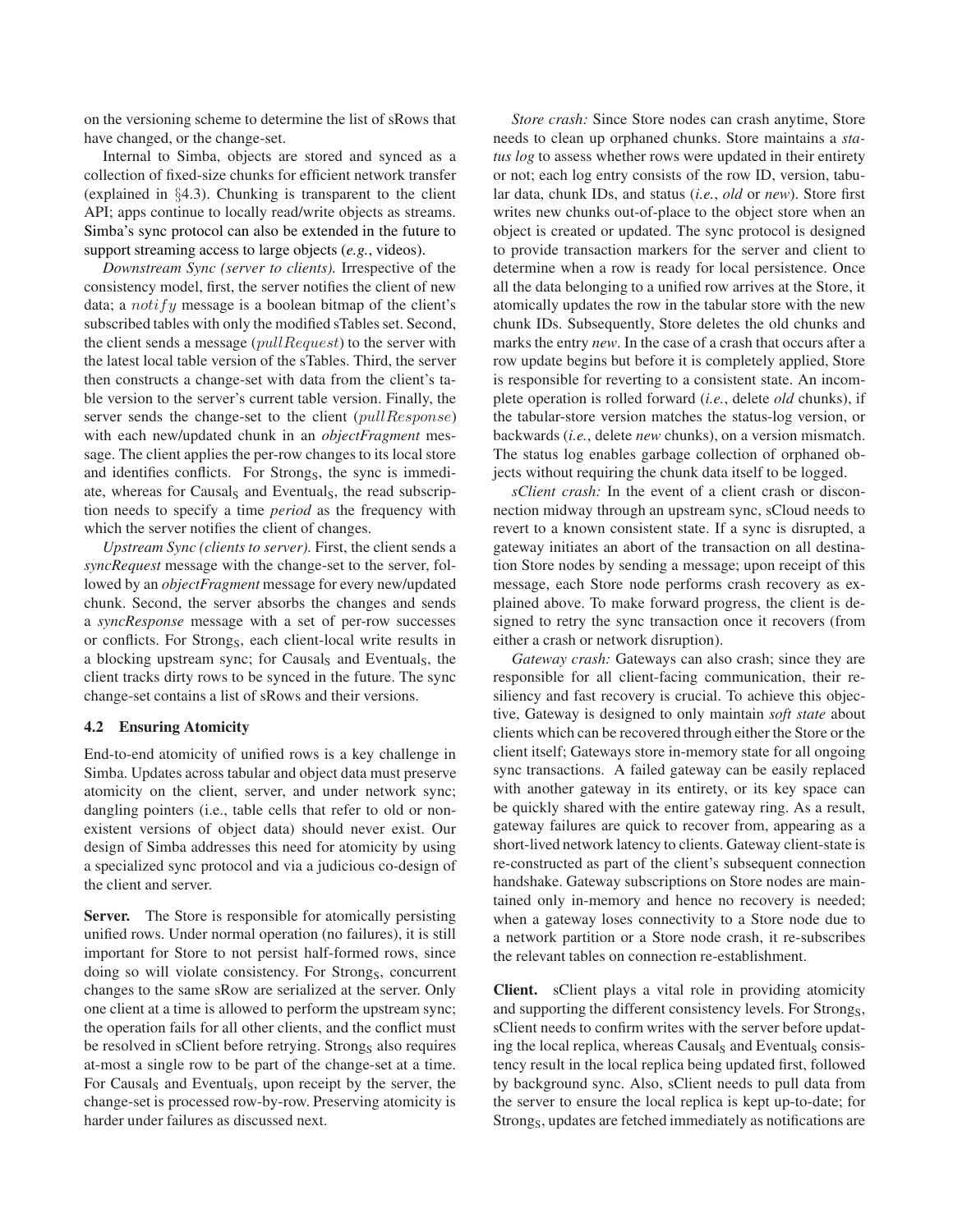received, whereas Causal<sub>S</sub> and Eventual<sub>S</sub> may delay up to a configurable amount of time (*delay tolerance*).

Since the device can suffer network disruptions, and Simba-apps, the device, and sClient itself can crash, it needs to ensure atomicity of row operations under all device-local failures. Similar to sCloud, sClient performs all-or-nothing updates to rows (including any object columns) using a journal. Newly retrieved changes from the server are initially stored in a shadow table and then processed row-by-row; at this time, non-conflicting data is updated in the main table and conflicts are stored in a separate *conflict table* until explicitly resolved by the user. A detailed description of sClient fault-tolerance and conflict resolution is presented elsewhere [20]. Simba currently handles atomic transactions on individual rows; we leave atomic multi-row transactions for future work.

# 4.3 Efficient Sync

Simba needs to be frugal in consuming power and bandwidth for mobile clients and efficiently perform repeated sync operations on the server.

Versioning. The granularity of our versioning scheme is an important design consideration since it provides a tradeoff between the size of data transferred over the network and the metadata overhead. At one extreme, coarse-grained versioning on an entire table is undesirable since it amplifies the granularity of data transfer. At the other extreme, a version for every table cell, or every chunk in the case of objects, allows fine-grained data transfer but results in high metadata overhead; such a scheme can be desirable for apps with realtime collaboration (*e.g.*, Google Docs) but is unsuitable for the majority. We chose a per-row version as it provides a practical middle ground for the common case.

Object chunking. Objects stored by apps can be arbitrarily large in practice. Since many mobile apps typically only make small modifications, to potentially medium or largesized objects (*e.g.*, documents, video or photo editing, crashlog appends), re-sending entire objects over the network wastes bandwidth and power. Chunking is a common technique to reduce the amount of data exchanged over the network [34] and one we also use in Simba. In the case of a sRow with one or more objects, the sync change-set contains the *modified-only* chunks as identified through additional metadata; the chunks themselves are not versioned.

Change-set construction. Decoupling of data storage and client management makes the sCloud design scalable, but concurrent users of any one sTable are still constrained by update serialization on Store. Since data sync across multiple clients requires repeatedly ingesting changes and constructing change-sets, it needs to be done efficiently. The changeset construction requires the Store to issue queries on both row ID and version. Since the row ID is the default key for querying the tabular store, Store maintains an index on the version; this still does not address the problem that the version can help identify an entire row that has changed but not the objects' chunks within.

For upstream sync, sClient keeps track of dirty chunks; for downstream, we address the problem on the server through an in-memory *change cache* to keep track of perchunk changes. As chunk changes are applied in the Store row-by-row, their key is inserted into the change cache.

# 5. Implementation

Client. sClient prototype is implemented on Android; however, the design is amenable to an iOS implementation as well. sClient is implemented as a background app which is accessed by Simba-apps via local RPC (AIDL [1] on Android); this design provides data services to multiple apps, allowing sClient to reduce network usage via data coalescing and compression. It maintains a single persistent TCP connection with the sCloud for both data and push notifications to prevent sub-optimal connection establishment and teardown [33] on behalf of the apps. sClient has a data store analogous to sCloud's Store; it uses LevelDB for objects and SQLite for table data.

Server. We implemented Store by using Cassandra [14] to store tabular data and Swift [39] for object data. To ensure high-availability, we configure Cassandra and Swift to use three-way replication; to support strong consistency, we appropriately specify the parameters (WriteConsistency=ALL, ReadConsistency=ONE). Since updates to existing objects in Swift only support eventual consistency, on an update, Store instead first creates a new object and later deletes the old one after the updated sRow is committed. Store assigns a read/write lock to each sTable ensuring exclusive write access for updates while preserving concurrent access to multiple threads for reading.

The change cache is implemented as a two-level map which allows lookups by both ID and version. This enables efficient lookups both during upstream sync, wherein a row needs to be looked up by its ID to determine if it exists on the server, and during downstream sync, to look up versions to determine change-sets. When constructing a change-set, the cache returns only the newest version of any chunk which has been changed. If a required version is not cached, the Store needs to query Cassandra. Since the Store cannot determine the subset of chunks that have changed, the entire row, including the objects, needs to be included in the change-set. Change-cache misses are thus quite expensive.

Sync protocol. It is built on the Netty [37] framework and uses zip data compression. Data is transmitted as Google Protobuf [7] messages over a TLS secure channel.

# 6. Evaluation

We seek to answer the following questions:

- How lightweight is the Simba Sync Protocol?
- How does sCloud perform on CRUD operations?
- How does sCloud scale with clients and tables?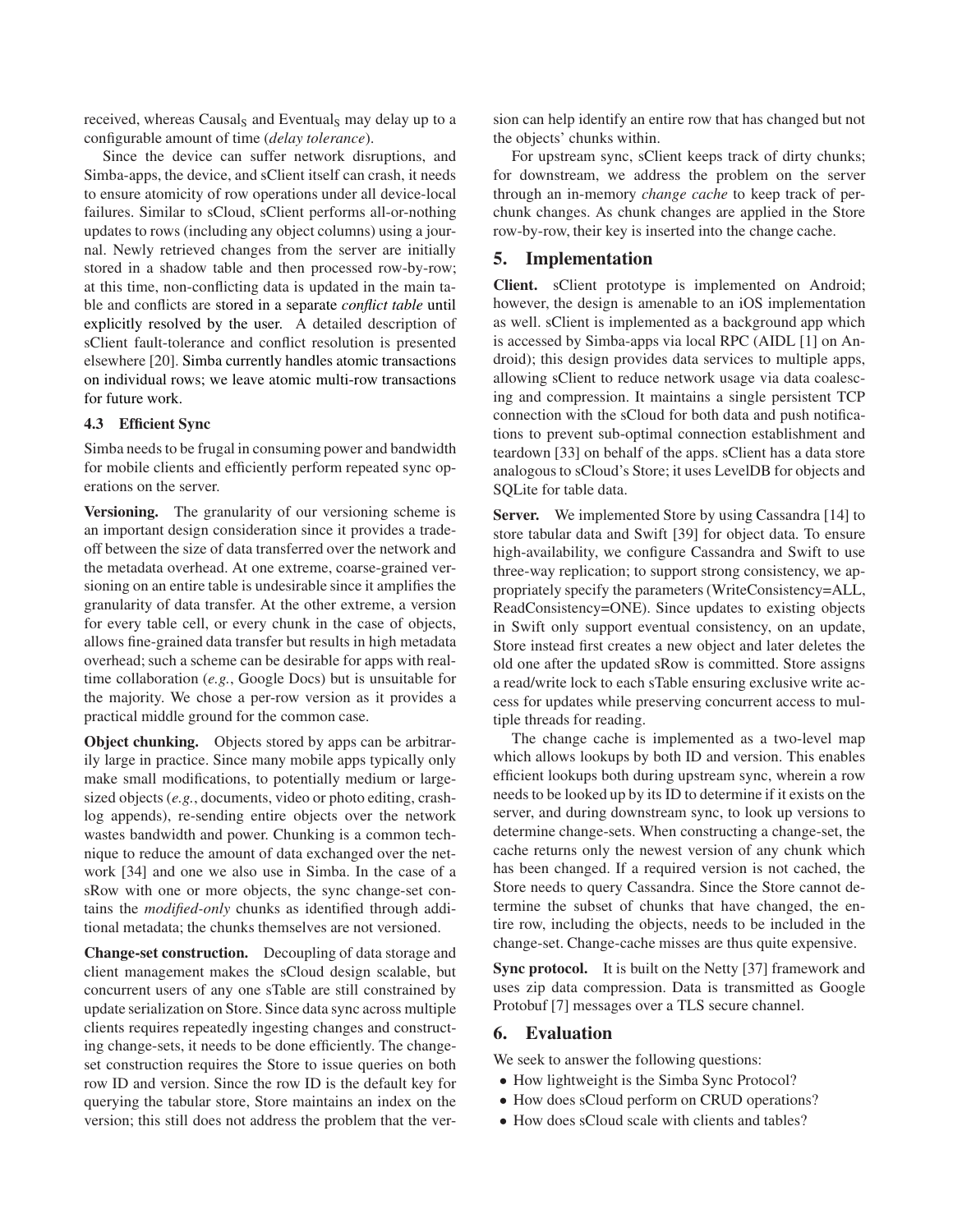| Component        | <b>Total LOC</b> |
|------------------|------------------|
| Gateway          | 2,145            |
| Store            | 4.050            |
| Shared libraries | 3.243            |
| Linux client     | 2.354            |

Table 6: Lines of code for sCloud. Counted using CLOC.

| # of | Object         | Payload    | Message Size       | Network Transfer   |
|------|----------------|------------|--------------------|--------------------|
| Rows | <b>Size</b>    | Size       | (% Overhead)       | Size (% Overhead)  |
|      | None           | 1 B        | 101 B(99%)         | $133 B(99.2\%)$    |
|      | 1 B            | 2B         | 178 B (98.9%)      | 236 B (99.2%)      |
|      | 64 KiB         | $64$ KiB   | 64.17 KiB (0.3%)   | 64.34 KiB (0.5%)   |
|      | None           | 100 B      | 2.41 KiB (96%)     | $694 B (85.6\%)$   |
| 100  | 1 <sub>B</sub> | 200B       | 9.93 KiB (98%)     | 9.77 KiB (98%)     |
|      | $64$ KiB       | $6.25$ MiB | 6.26 MiB $(0.2\%)$ | 6.27 MiB $(0.3\%)$ |

Table 7: Sync protocol overhead. Cumulative sync protocol overhead for 1-row and 100-row *syncRequests* with varied payload sizes. Network overhead includes savings due to compression.

- How does consistency trade-off latency?
- How easy is it to write consistent apps with Simba?

sCloud is designed to service thousands of mobile clients, and thus, in order to evaluate the performance and scalability in §6.2 and §6.3, we create a Linux client. The client can spawn a configurable number of threads with either read or write subscriptions to a sTable, and issue I/O requests with configurable object and tabular data sizes. Each client thread can operate on unique or shared sets of rows. The chunk size for objects, the number of columns (and bytes per column) for rows, and consistency scheme are also configurable. The client also supports rate-limiting to mimic clients over 3G/4G/WiFi networks. This client makes it feasible to evaluate sCloud at scale without the need for a largescale mobile device testbed. We run the client on server-class machines within the same rack as our sCloud deployment; these low-latency, powerful clients impose a more stringent workload than feasible with resource-constrained mobile devices, and thus, represent a worst-case usage scenario for sCloud. For evaluating latency trade-offs made by consistency choices in §6.4 and running our ported apps in §6.5, we interchangeably use Samsung Galaxy Nexus phones and an Asus Nexus 7 tablet, all running Android 4.2 and our sClient. In §6.5, we discuss how we use Simba to enable multi-consistency and to fix inconsistency in apps. We do not verify correctness under failures, as this is handled in [20]. sCloud consists of around 12K lines of Java code counted using CLOC [4] as shown in Table 6.

#### 6.1 Sync Protocol Overhead

The primary objective of Simba is to provide a high-level abstraction for efficient sync of mobile application data. In doing so, we want to ensure that Simba does not add significant overhead to the sync process. Thus, we first demonstrate that Simba's sync protocol is lightweight. To do so, we measure sync overhead of rows with 1 byte of tabular data and (1) no, (2) a 1 byte, or (3) a 64 KiB object. We generate random bytes for the payload in an effort to reduce compressibility.

| Operation                                                     | Processing time (ms) |              |                      |  |
|---------------------------------------------------------------|----------------------|--------------|----------------------|--|
| Upstream sync                                                 | Cassandra            | Swift        | Total                |  |
| No object<br>64 KiB object, uncached<br>64 KiB object, cached | 73<br>7.8<br>7.3     | 46.5<br>27.0 | 26.0<br>86.5<br>57.1 |  |
| Downstream sync                                               | Cassandra            | Swift        | Total                |  |
| No object<br>64 KiB object, uncached<br>64 KiB object, cached | 5.8<br>10.1<br>6.6   | 25.2<br>0.08 | 16.7<br>65.0<br>32.0 |  |

Table 8: Server processing latency. Median processing time in milliseconds; minimal load.

Table 7 quantifies the sync protocol overhead for a single message containing 1 row (*i.e.*, worst-case scenario), and a batch of 100 rows. For each scenario, we show the total size of the payload, message, and network transfer. We find that the baseline (no object data) message overhead for a single row with 1 byte of tabular data is 100 bytes. However, when batching 100 rows into a single sync message, the per-row baseline message overhead decreases by 76% to 24 bytes. Furthermore, as the payload (tabular or object) size increases, the message overhead quickly becomes negligible. Network overhead can be slightly higher in the single row cases due to encryption overhead; however, since the sync protocol is designed to benefit from coalescing and compression of data across multiple Simba-apps, the network overhead is reduced with batched rows. Overall, our results show that Simba Sync Protocol is indeed lightweight.

### 6.2 Performance of sCloud

In this section, we evaluate the upstream and downstream sync performance through a series of microbenchmarks. The intent of these benchmarks is simply to measure raw performance of the system under a variety of settings. We provision 48 machines from PRObE's Kodiak testbed [19]. Each node is equipped with dual AMD Opteron 2.6GHz CPUs, 8GB DRAM, two 7200RPM 1TB disks, and Gigabit Ethernet. The data plane switches are interconnected with 10 Gigabit Ethernet. We deploy an sCloud configuration with a single Store node and a single gateway. We configure Cassandra and Swift on disjoint 16-node clusters for backend storage; the remaining 16-nodes are used as client hosts. We use our Linux client to perform simple read or write operations on unique rows within a single sTable; Causal<sub>S</sub> consistency is used in all cases. Wherever applicable, we set the compressibility of object data to be 50% [24].

# 6.2.1 Downstream Sync

Our first microbenchmark measures the performance of downstream sync operations as experienced by clients, helping to understand the baseline performance while also highlighting the benefits of our change cache (described in §5).

We run Store in three configurations: (1) No caching, (2) Change cache with row keys only, and (3) Change cache with row keys and chunk data. The chunk size is set to 64 KiB. For reference, the server-side sync processing time is in Table 8. In order to populate the Store with data, a writer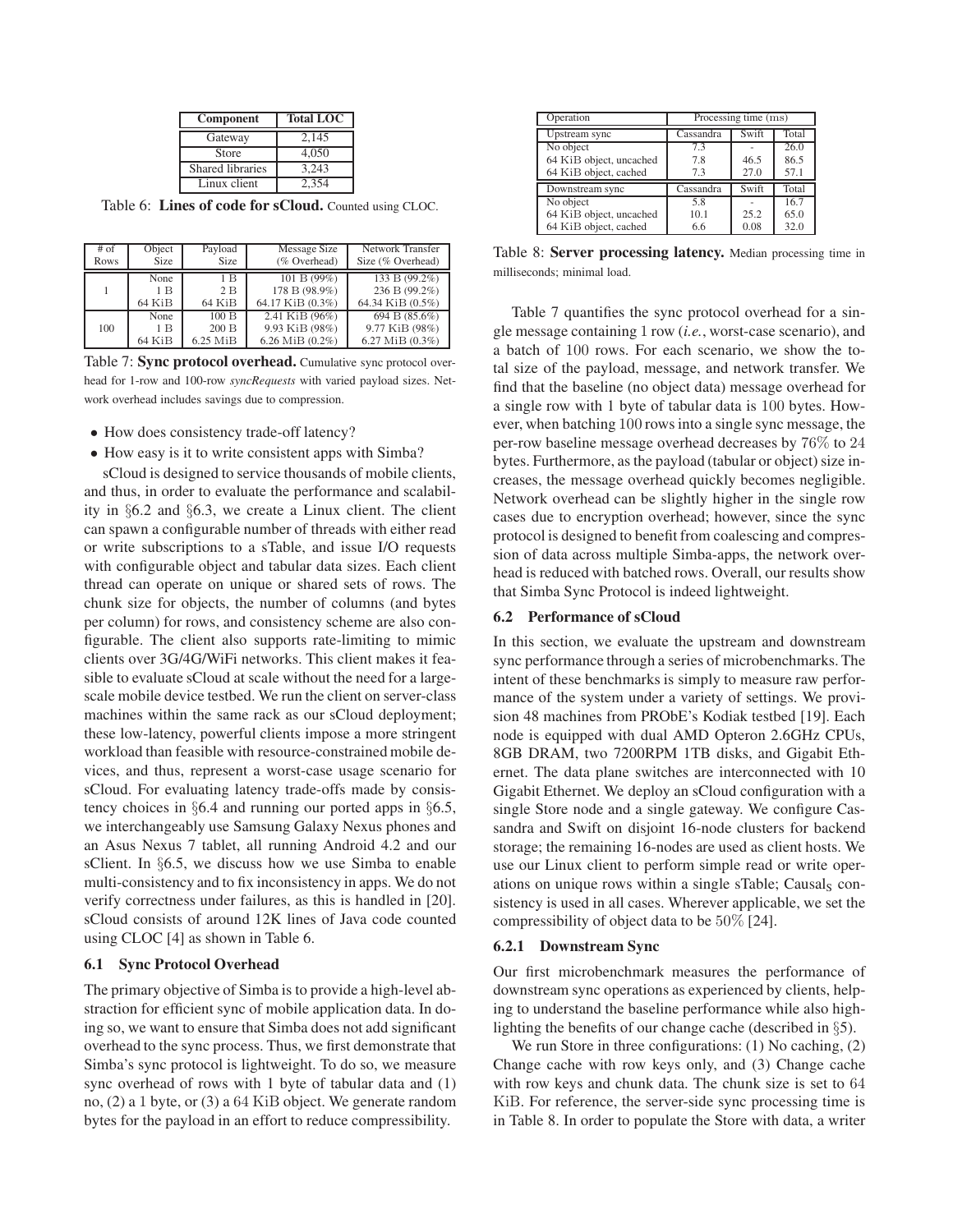

Figure 5: Upstream sync performance for one Gateway and Store.

client inserts rows with 10 tabular columns totaling 1 KiB of tabular data, and 1 object column having 1 MiB objects; it then updates exactly 1 chunk per object. We then instantiate one or more reader clients, partitioned evenly over up to 16 nodes, to sync only the most recent change for each row.

Figure 4(a) shows the client-perceived latency as we vary the number of clients on the x-axis. As expected with no caching, clients experience the worst latency. When the change-cache stores keys only, the latency for 1024 clients reduces by a factor of 14.8; when caching both keys and data, latency reduces further by a factor of 1.53, for a cumulative factor of 22.8.

Figure 4(b) plots throughput on the y-axis in MiB/s. Firstly, with increasing number of clients, the aggregate throughput continues to increase up to 35 MiB/s for 256 clients. At this point, we reach the 64 KiB random read bandwidth of the disks. The throughput begins to decline for 1024 clients showing the scalability limits of a single Store node in this setting. Somewhat counter-intuitively, the throughput with the key cache appears to be less than with no cache at all; however, this is due to the very design of the Store. In the absence of a key cache, Store has to return the entire 1 MiB object, since it has no information of what chunks have changed, rather than only the single 64 KiB chunk which was updated. The throughput is higher simply because the Store sends entire objects; for the overall system, the important metrics are also client-latency, and the amount of data transferred over the network.

Figure 4(c) measures the data transferred over the network for a single client reading 100 rows. The graph shows that a no-cache system sends orders of magnitude more data compared to one which knows what chunks have changed. The amount of data transferred over the network is the same for the two caching strategies; the data cache only helps in reducing chunk data that needs to be fetched from Swift.

Since Simba compresses data, the total data transferred over the network is less than the cumulative size.

#### 6.2.2 Upstream Sync

Next, we evaluate the performance of upstream sync. We run multiple writer clients partitioned evenly over up to 16 nodes. Each client performs 100 write operations, with a delay of 20 ms between each write, to simulate wireless WAN latency. We measure the total operations/second serviced for a varying number of clients. Note that due to the sync protocol, a single operation may require more than one message.

Figure 5 presents the client-perceived upstream performance. The first test stresses the Gateway alone by sending small control messages which the Gateway directly replies so that Store is not the bottleneck (Figure  $5(a)$ ). The figure shows that Gateway scales well up to 4096 clients. In the second test, we wrote rows with 1 KiB tabular data and no objects. This exercises Store with Cassandra but without Swift. As shown in Figure 5(b), Store performance peaks at 1024 clients, after which Cassandra latency starts becoming the bottleneck. For the third test, we wrote rows with 1 KiB of tabular data and one 64 KiB object. This exercises Store with both Cassandra and Swift. In Figure 5(c), we observe that the rate of operations is much lower as compared to table-only. This is due to two reasons: the amount of data being written is two orders of magnitude higher, and Swift exhibits high latency for concurrent 64 KiB object writes. In this case, 4096 clients caused contention to prevent reaching steady-state performance.

#### 6.3 Scalability of sCloud

We now demonstrate the ability of sCloud to be performant at scale when servicing a large number of clients and tables. We provision 32 nodes from the PRObE Susitna cluster [19]. Each node is equipped with four 16-core AMD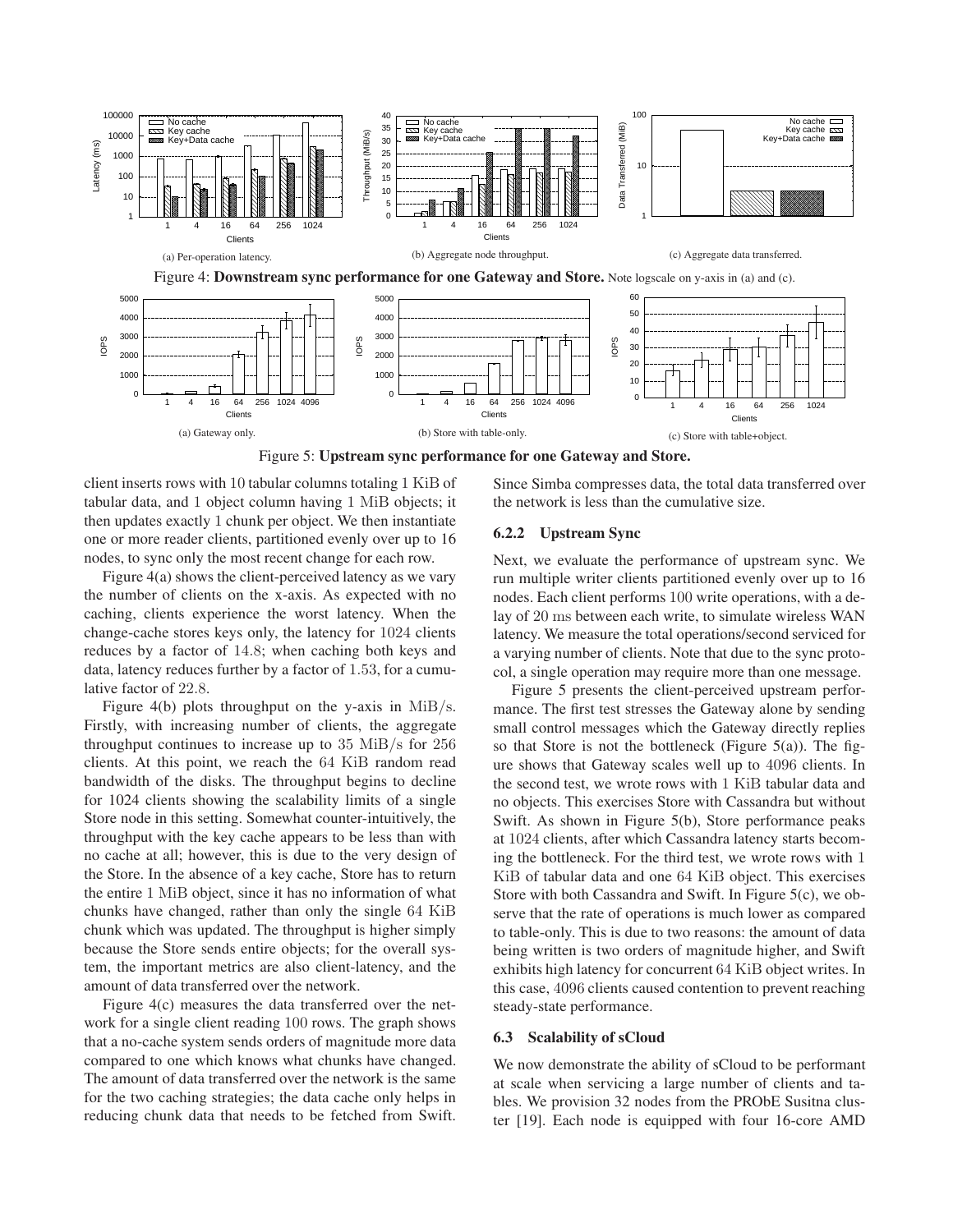



| Throughput $(KiB/s)$ |           |            |        |                          |                           |        |  |  |  |
|----------------------|-----------|------------|--------|--------------------------|---------------------------|--------|--|--|--|
| Tables               |           | Table only |        | Table+Object<br>w/ Cache | Table+Object<br>w/o Cache |        |  |  |  |
|                      | up        | down       | up     | down                     | up                        | down   |  |  |  |
|                      | 48        | 247        | 439    | 3.614                    | 439                       | 3.872  |  |  |  |
| 10                   | 430<br>81 |            | 1.694  | 15,830                   | 1.693                     | 16,622 |  |  |  |
| 100<br>514<br>93     |           | 1.888      | 18.545 | 1.921                    | 20,862                    |        |  |  |  |
| 1Κ                   | 255       | 2.369      | 2.259  | 78,412                   | 2.282                     | 77,980 |  |  |  |

Table 9: sCloud throughput at scale.

Opteron 2.1GHz CPUs, 128GB DRAM, two 3TB 7200RPM data disks, and an InfiniBand high-speed interface. We deploy an sCloud configuration with 16 Store nodes and 16 gateways. We configure Cassandra and Swift on disjoint 16 node clusters for backend storage; Cassandra is co-located with the gateways and Swift with the Store nodes.

We scale the number of tables and clients, and use the Linux client to instantiate multiple clients partitioned evenly across up to 16 nodes. Each client has either a read or a write subscription to a particular table. We set the ratio of read-towrite subscriptions as 9:1 and partition them evenly across tables. We vary the rate of requests per client to keep the aggregate rate of operations at 500/s across all scenarios.

# 6.3.1 Table Scalability

We examine three Store configurations: "table only", where each writer syncs rows with 1 KiB of tabular data, and "table+object" with and without the chunk data cache enabled, where each row also includes one 64 KiB object. We set the number of clients as  $10x$  the number of tables.

Figure 6 measures latency on the y-axis, while the total number of tables (and clients) scales along the x-axis. The height of each bar depicts the median latency; error bars represent the 5th and 95th percentiles. Each set of bars measures client-perceived latency to *sCloud* and Store-perceived latency of the backend *Table* and *Object* stores for reads (R) and writes (W); this allows comparison of Cassandra's and Swift's contribution to the overall latency.

In the "table only" case (Figure  $6(a)$ ), we observe that client-perceived median latency for reads and writes decreases as the number of tables increases due to improved load distribution across the Store nodes. For the "table+object" cases, both with (Figure  $6(b)$ ) and without (Figure  $6(c)$ ) the chunk cache, we observe a similar decreasing trend in the Cassandra latency, and to a lesser extent, in the Swift write latency, as we scale. This is again due to better load distri-



Figure 7: sCloud performance when scaling clients.

bution across the Store nodes. Without caching, Swift read latency remains stable until the 1000 table case, where load causes it to spike. We also observe that enabling the chunk data cache reduces the read latency as all chunks are served from memory, and slightly increases the write latency due to an increase in concurrent writes, as expected. In all cases, Cassandra tail-latency spikes in the 1000 table case, increasing the overall read and write latency. Although the userperceived sCloud latency sharply rises for 1000 tables, we observe correlated latency spikes for Cassandra and Swift, suggesting the backend storage to be the culprit.

Table 9 shows the aggregate peak throughput of sCloud for each scenario. Throughput is lowest in the 1 table cases because performance is limited to that of a single Store node. For 10 and 100 tables, throughput is similar since the system is under-capacity, the number of operations/second is constant, and load distribution is not equal across all Store nodes. Throughput increases in the 1000 table case since more data is being transferred and better load distribution across Store nodes is achieved, which results in more efficient utilization of the available capacity.

Overall, sCloud scales well. Cassandra performance does degrade with large number of tables and thus can be substituted by a different table store in future versions of sCloud.

### 6.3.2 Client Scalability

In the previous case, we found that scaling the number of tables in Cassandra leads to significant performance overhead. Thus, we also investigate sCloud's ability to scale clients with fewer tables. Figure 7 shows the per-operation latency of sCloud on the y-axis while scaling from  $10K$  to  $100K$ clients along the x-axis, with the number of tables fixed at 128. In all cases, the median latency for all operations is less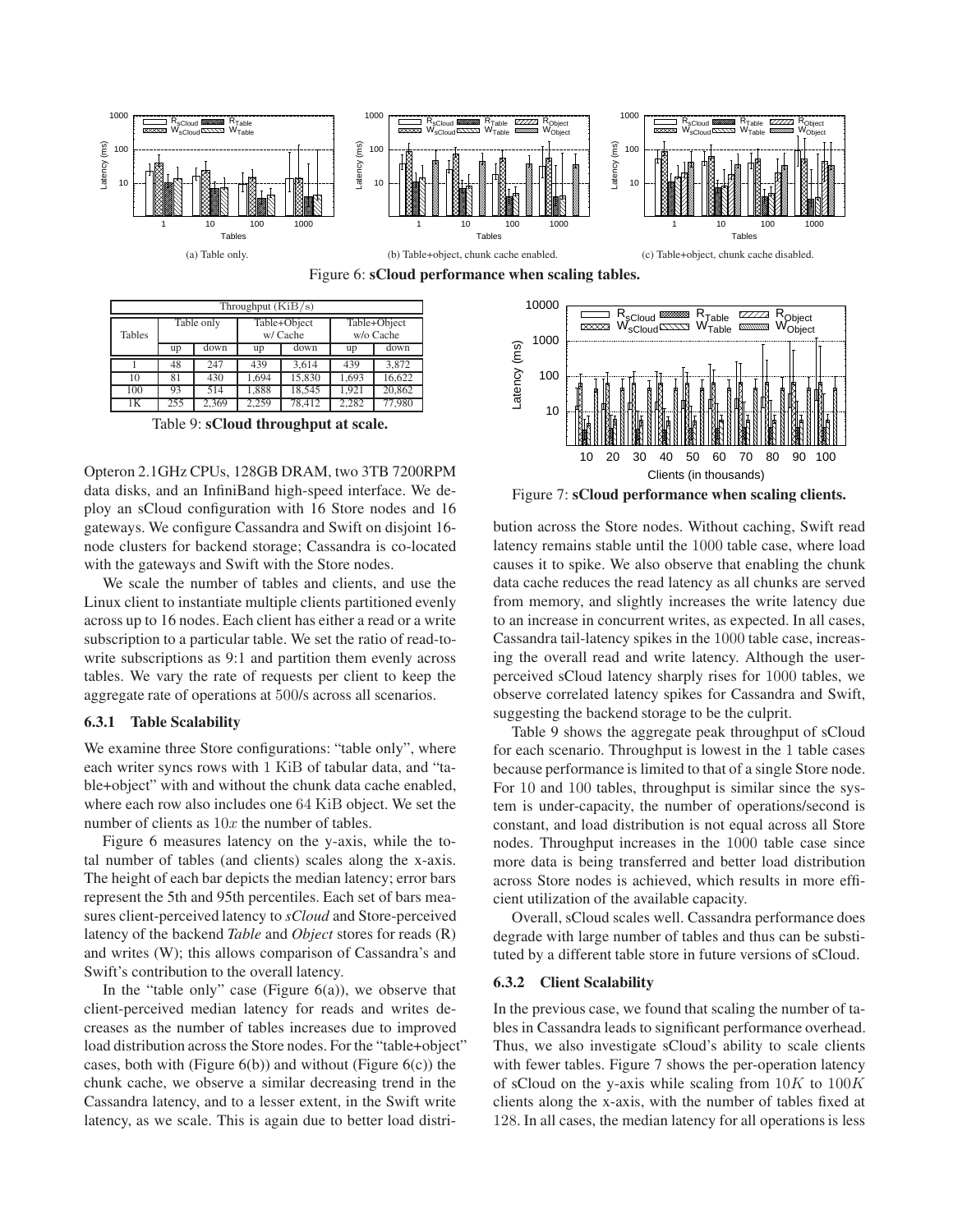

Figure 8: Consistency comparison. End-to-end latency and data transfer for each consistency scheme.

than 100 ms. Tail latency increases as we scale which we attribute to increased CPU load. Overall, we find that sCloud scales efficiently under high client load.

#### 6.4 Trade-off: Consistency vs. Performance

On two Samsung Galaxy S3 phones running Android 4.2, we install sClient and a custom Simba-app which is able to read and write rows to a shared sTable. The devices connect over WPA-secured WiFi or a simulated 3G connection [52] using dummynet [18] to sCloud.

We perform end-to-end experiments with two different mobile clients,  $C_w$  (writer) and  $C_r$  (reader) and measure the Simba-app perceived latency for reads, writes, and data sync with the sCloud, under each of our consistency schemes for both 3G and WiFi simulated networks. The write payload is a single row with 20 bytes of text and one 100 KiB object. To differentiate between the consistency schemes, we use a third client  $C_c$  to write a row for the same row-key as  $C_w$ , which always occurs prior to  $C_w$ 's write. We use a subscription period of 1 second for Causal<sub>S</sub> and Eventual<sub>S</sub> and ensure all updates occur before this period is over. Only  $C_r$  has a read subscription to the table.

Figure 8 shows the WiFi latency and associated data transfer (3G results similar; not shown). We show three latency values: 1) app perceived latency of update at  $C_w$ , shown as "Write", 2) sync-update latency from  $C_w$  to  $C_r$ , shown as "Sync", and 3) app-perceived latency for reading updated data at  $C_r$ , shown as "Read". We also plot the total data transferred by  $C_w$  and  $C_r$  for each consistency scheme.

Strong<sub>S</sub> has lowest sync latency as data is synced immediately, however, the client incurs network latency for the write operation, whereas writes are local in case of Causals and Eventual<sub>S</sub>. Immediate syncing in Strong<sub>S</sub> also causes higher data transfer because all updates must propagate immediately  $(e.g., C_r$  must read both updates), not benefiting from overwrites or the change cache. Sync latency for Causal<sub>S</sub> is higher than Eventual<sub>S</sub> because the former requires more RTTs to resolve conflicts. With Causal<sub>S</sub>, data transfer is inflated because the initial sync attempt by  $C_w$  fails, so  $C_w$  must read  $C_c$ 's conflicting data, and retry its update after performing conflict resolution. Eventuals has the lowest data transfer due to last writer wins semantics and because  $C_r$  reads only the latest version since it syncs only once the read period expires. Without conflicts, the sync latency and data transfer for Causals and Eventuals are similar

(not shown). Finally, read latency is comparable for all consistency schemes because reads are always local; even with Strong<sub>S</sub>, the local replica is kept up-to-date and reads do not communicate with the server.

#### 6.5 Writing Simba Apps

Writing a multi-consistent app: We used an existing app, Todo.txt [8], to qualitatively evaluate the effort of writing an app that benefits from multiple consistency models. Todo.txt uses Dropbox to maintain and sync two files containing active tasks and archived tasks. We modified the app to store its data in two sTables. Active tasks can be modified frequently, so they are maintained with Strongs consistency, which ensures quick and consistent sync. Archived tasks cannot be modified, so it is sufficient to use Eventuals consistency. Any change to the archived task list is not immediately reflected on another device, but this is not critical to the operation of the app. Modifying Todo.txt to use Simba simplified the sync logic by eliminating the need for user-triggered sync, and allowed the app to use appropriate consistency models.

Fixing an inconsistent app: An open-source app in our study, Universal Password Manager (UPM), uses Dropbox to sync an encrypted database for user accounts. The app shows inconsistency when account information is changed concurrently on two devices and the database is synced with Dropbox; changes performed on one device get silently overwritten. To fix this inconsistency, we ported UPM to use Simba. We tried two approaches:

- Store the entire account database as an object in a sTable. This required fewer modifications; we simply used Simba instead of Dropbox to sync the database. However, conflict resolution is complex because conflicts occur at fulldatabase granularity, so resolution needs to compare individual account information.
- Store each account as a separate row in a sTable; UPM no longer needs to implement its own database which eliminates the necessary logic for serialization and parsing the database file. Conflict resolution is made relatively simple because conflicts occur on a per-account granularity and can be easily handled.

In both approaches, Simba enables automated background sync based on one-time configuration, so the app's user doesn't need to explicitly trigger data sync with the cloud. In terms of developer effort, it took one of the co-authors of this paper a total of a few hours  $(< 5)$  to port UPM to Simba through both the above approaches.

# 7. Related Work

Geo-replication. Recently, several systems have examined various points in the trade-off between consistency, availability, and performance in the context of geo-distributed services. On the one hand, some systems (e.g., COPS [30] and Eiger [32]) have focused on providing low-latency causal consistency at scale, and others (e.g., Walter [50], Transaction Chains [63], and Red Blue consistency [29])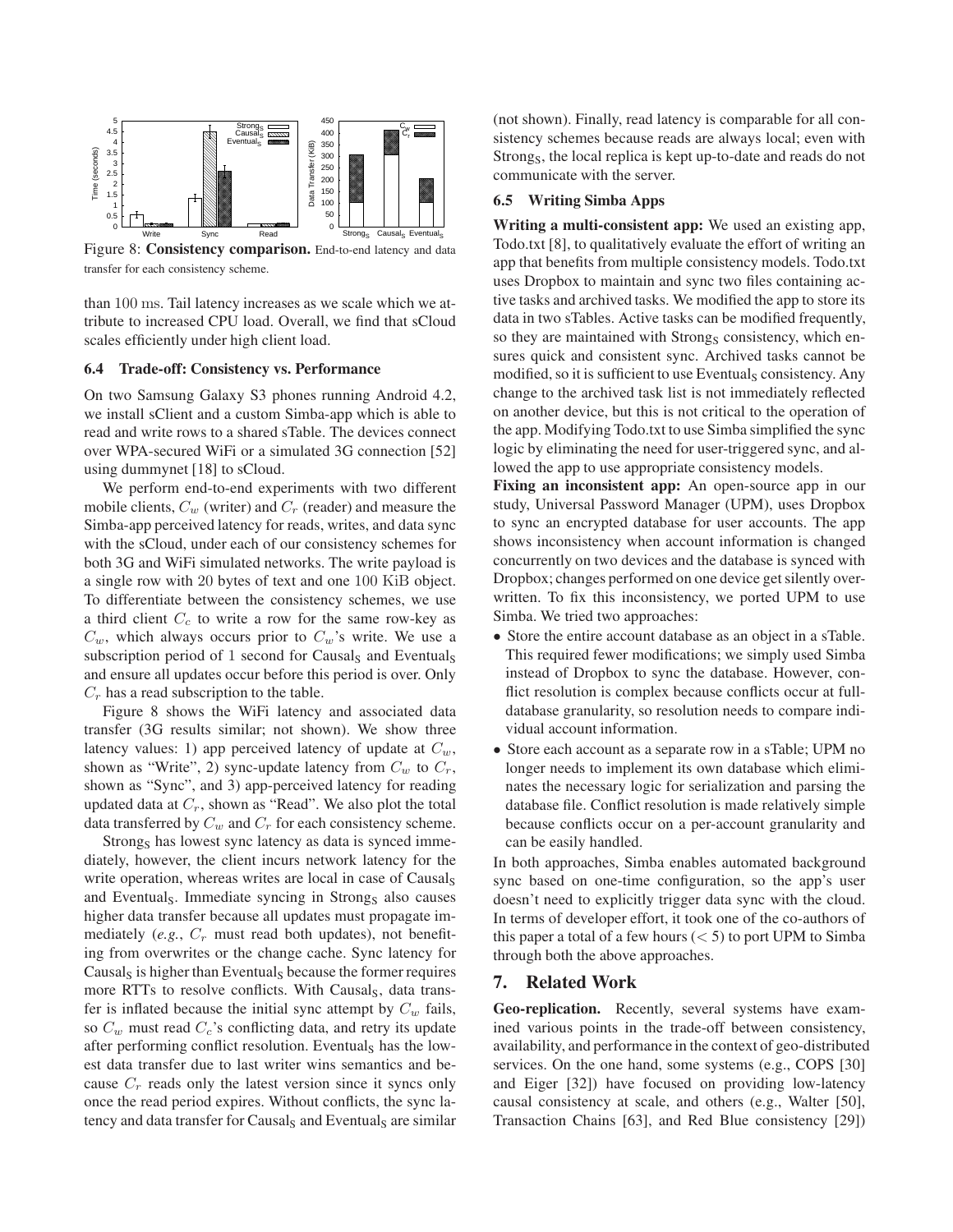aim to minimize the latency incurred when offering other forms of *stronger-than-eventual* consistency, including serializability under limited conditions. On the other hand, systems like SPANStore [60] and Pileus [55] offer greater control for applications to select appropriate consistency across data centers, to reduce operating cost or to meet SLAs. While these systems manage data replication *across* and *within* data centers, we demonstrate and tackle the challenges associated with consistent replication across mobile devices with limited connectivity and bandwidth limitations.

Weakly-connected clients. Many prior efforts have studied data management in settings where clients are intermittently connected either to servers or to peers [12, 22, 26, 35, 45, 56]; Terry [54] presents an excellent synthesis on the topic. Coda [26] was one of the earliest systems to highlight the challenges in handling disconnected operations. Bayou [56] provides an API for application-specific conflict resolution to support optimistic updates in a disconnected system. Each of these systems chooses to implement the strongest possible consistency model given the availability constraints within which it operates; in contrast, motivated by our app study, Simba provides tunable consistency. Moreover, while previous systems treat either files or tables as the unit of consistency, Simba extends the granularity to include both, providing a more generic and useful abstraction.

Several data management systems for weakly connected clients explicitly focus on efficiency [34, 38, 57, 58]. Embracing the diverse needs of apps, Odyssey [38] provides OS support for applications to adjust the fidelity of their data based on network and battery conditions. Similarly, Simba provides mobile apps with programmatic means to adjust data fidelity. Cedar [58] provides efficient mobile database access by detecting commonality between client and server query results. Unlike Cedar, Simba does not rewrite queries, but applies them directly on the client replica. LBFS [34], a network file system designed for low-bandwidth, avoids redundant transfer of files by chunking files and identifying inter-file similarities; Simba's sync protocol applies similar data reduction techniques to only transmit modified chunks.

Sync services. Mobius [15] is a sync service for tables and provides fork-sequential consistency [40] which guarantees that clients see writes in the same order, even though locally client views can diverge; clients can also occasionally read uncommitted data. Simba provides a stronger consistency guarantee; clients see writes in the same order and never see uncommitted data. Simba also achieves this for both tables and objects. Like Mobius, Simba is not intended for peer-topeer usage and leverages it for an efficient version scheme.

Dropbox does not store tables and files together; instead it provides a separate API for tables. However, little information is publicly available on Dropbox's client or server architecture. Drago *et al.* [17] collect and analyze Dropbox usage data but do not fully deconstruct its sync protocol.

CouchDB [2] along with its client TouchDB [9], an eventually-consistent distributed key-value store, provide "document" sync; this is the equivalent of a database row and consists of (often verbose) JSON objects. CouchDB's API is key–value and does not support large objects.

Sapphire [62] is a recent distributed programming platform for mobile/cloud applications. Sapphire *unifies* data and code into a single "virtual" node which benefit from its transparent handling of distributed systems tasks such as code-offloading, caching, and fault-tolerance. While useful for app execution, Sapphire does not fulfill all the needs for data management. Recent work on Pebbles [51] has shown that apps in fact heavily rely on structured data to manage unstructured objects; Simba's emphasis is on persistence and data sync over *unified* tabular and object data. The benefit of a unified table and object interface has been previously explored [46, 49] in the context of local systems; sTables extend it to networked mobile apps.

Cloud types [13] and SwiftCloud [61] are programming models for shared cloud data. Like Simba, both allow for local data copies to be stored on clients and later synced with the cloud. Unlike Simba, they require the programmer to handle synchronization.

# 8. Conclusions

Quoting Butler Lampson: *"the purpose of abstractions is to conceal undesirable properties; desirable ones should not be hidden"* [28]; existing abstractions for mobile data management either conceal too little (leave everything to the developer) or too much (one-size-fits-all data sync). By studying several popular mobile apps, we found varied consistency requirements within and across apps, inconsistent treatment of data consistency leading to loss and corruption of user data, and the inadequacy of existing data-sync services for the needs of mobile apps. Motivated by these observations, we proposed sTable, a novel synchronizedtable abstraction—with tunable consistency, a unified data model for table and object data, and sync atomicity under failures—for developing cloud-connected mobile apps. We have built Simba, a data-sync service that provides app developers with an easy-to-use yet powerful sTable-based API for mobile apps; we have written a number of new apps, and ported a few existing apps, to demonstrate the utility of its data abstraction. Simba has been released as opensource under the Apache License 2.0 and is available at https://github.com/SimbaService/Simba.

# 9. Acknowledgements

We thank the anonymous reviewers and our shepherd Serdar Tasiran for their valuable feedback on earlier drafts of this paper. This material is supported in part by the National Science Foundation under awards CNS-1042537 and CNS-1042543 (PRObE). http://www.nmc-probe.org/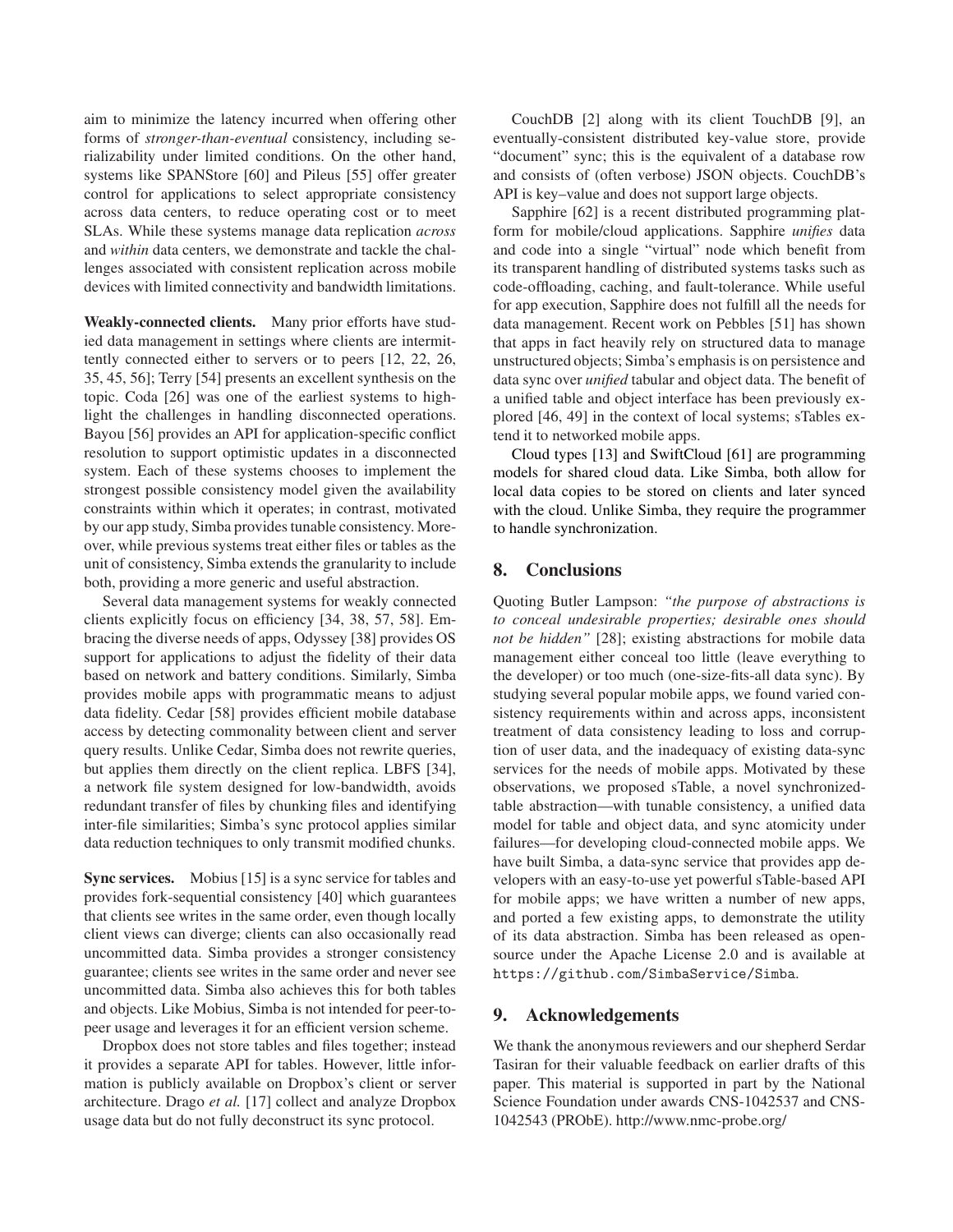# References

- [1] Android Developers Website. http://developer. android.com.
- [2] Apache CouchDB. http://couchdb.apache.org.
- [3] Box Sync App. http://box.com.
- [4] CLOC: Count Lines of Code. http://cloc.sourceforge. net.
- [5] Google Drive. https://developers.google.com/ drive/.
- [6] On Distributed Consistency Part 5 Many Writer Eventual Consistency. http://blog.mongodb.org/post/ 520888030/on-distributed-consistency-part-5 many-writer.
- [7] Protocol Buffers. http://code.google.com/p/protobuf.
- [8] Todo.txt. http://todotxt.com.
- [9] TouchDB. http://tinyurl.com/touchdb.
- [10] N. Agrawal, A. Aranya, and C. Ungureanu. Mobile data sync in a blink. In *HotStorage*, 2013.
- [11] P. Alvaro, P. Bailis, N. Conway, and J. M. Hellerstein. Consistency without borders. In *SoCC*, 2013.
- [12] N. M. Belaramani, M. Dahlin, L. Gao, A. Nayate, A. Venkataramani, P. Yalagandula, and J. Zheng. PRACTI replication. In *NSDI*, 2006.
- [13] S. Burckhardt, M. Fähndrich, D. Leijen, and B. P. Wood. Cloud types for eventual consistency. In *ECOOP*, 2012.
- [14] Apache Cassandra Database. http://cassandra.apache. org.
- [15] B.-G. Chun, C. Curino, R. Sears, A. Shraer, S. Madden, and R. Ramakrishnan. Mobius: unified messaging and data serving for mobile apps. In *MobiSys*, 2012.
- [16] D. Engberg. Evernote Techblog: WhySQL? http://blog. evernote.com/tech/2012/02/23/whysql/, 2012.
- [17] I. Drago, M. Mellia, M. M Munafo, A. Sperotto, R. Sadre, and A. Pras. Inside Dropbox: Understanding Personal Cloud Storage Services. In *IMC*, 2012.
- [18] Dummynet. http://info.iet.unipi.it/~luigi/ dummynet/.
- [19] G. Gibson, G. Grider, A. Jacobson, and W. Lloyd. PRObE: A thousand-node experimental cluster for computer systems research. *USENIX ;login*, 2013.
- [20] Y. Go, N. Agrawal, A. Aranya, and C. Ungureanu. Reliable, Consistent, and Efficient Data Sync for Mobile Apps. In *FAST*, 2015.
- [21] J. Gray. Granularity of locks and degrees of consistency in a shared data base. In *IFIP Working Conference on Modelling of Database management Systems*, 1976.
- [22] R. G. Guy, J. S. Heidemann, W.-K. Mak, T. W. Page Jr, G. J. Popek, D. Rothmeier, et al. Implementation of the Ficus Replicated File System. In *USENIX Summer*, 1990.
- [23] S. Hao, N. Agrawal, A. Aranya, and C. Ungureanu. Building a Delay-Tolerant Cloud for Mobile Data. In *MDM*, 2013.
- [24] D. Harnik, R. Kat, O. Margalit, D. Sotnikov, and A. Traeger. To Zip or not to Zip: Effective Resource Usage for Real-Time Compression. In *FAST*, 2013.
- [25] iCloud for Developers. developer.apple.com/icloud.
- [26] J. Kistler and M. Satyanarayanan. Disconnected Operation in the Coda File System. *ACM ToCS*, 1992.
- [27] L. Lamport. How to make a multiprocessor computer that correctly executes multiprocess programs. *IEEE TC*, 1979.
- [28] B. W. Lampson. Hints for Computer System Design. In *SOSP*, 1983.
- [29] C. Li, D. Porto, A. Clement, J. Gehrke, N. Pregui, R. Rodrigues, A. Wieder, P. Bhatotia, A. Post, R. Rodrigues, et al. Making Geo-Replicated Systems Fast as Possible, Consistent when Necessary. In *OSDI*, 2012.
- [30] W. Lloyd, M. J. Freedman, M. Kaminsky, and D. G. Andersen. Don't settle for eventual: scalable causal consistency for widearea storage with COPS. In *SOSP*, 2011.
- [31] W. Lloyd, M. J. Freedman, M. Kaminsky, and D. G. Andersen. A short primer on causal consistency. *USENIX ;login*, 2013.
- [32] W. Lloyd, M. J. Freedman, M. Kaminsky, and D. G. Andersen. Stronger semantics for low-latency geo-replicated storage. In *NSDI*, 2013.
- [33] J. C. Mogul. The case for persistent-connection HTTP. In *SIGCOMM*, 1995.
- [34] A. Muthitacharoen, B. Chen, and D. Mazières. A Low-Bandwidth Network File System. In *SOSP*, 2001.
- [35] A. Muthitacharoen, R. Morris, T. Gil, and B. Chen. Ivy: A read/write peer-to-peer file system. In *OSDI*, 2002.
- [36] MySQL. MySQL BLOB and TEXT types. http: //dev.mysql.com/doc/refman/5.0/en/string-typeoverview.html.
- [37] Netty project. http://netty.io.
- [38] B. D. Noble, M. Satyanarayanan, D. Narayanan, J. E. Tilton, J. Flinn, and K. R. Walker. Agile application-aware adaptation for mobility. In *SOSP*, 1997.
- [39] OpenStack Swift. http://swift.openstack.org.
- [40] A. Oprea and M. K. Reiter. On consistency of encrypted files. In *DISC*, 2006.
- [41] D. S. Parker Jr, G. J. Popek, G. Rudisin, A. Stoughton, B. J. Walker, E. Walton, J. M. Chow, D. Edwards, S. Kiser, and C. Kline. Detection of mutual inconsistency in distributed systems. *IEEE ToSE*, 1983.
- [42] Parse. http://parse.com.
- [43] PostgreSQL. The Oversized-Attribute Storage Technique. http://www.postgresql.org/docs/9.3/static/ storage-toast.html.
- [44] S. Qadeer. Verifying sequential consistency on sharedmemory multiprocessors by model checking. *IEEE TPDS*, 2003.
- [45] V. Ramasubramanian, T. L. Rodeheffer, D. B. Terry, M. Walraed-Sullivan, T. Wobber, C. C. Marshall, and A. Vahdat. Cimbiosys: a platform for content-based partial replication. In *NSDI*, 2009.